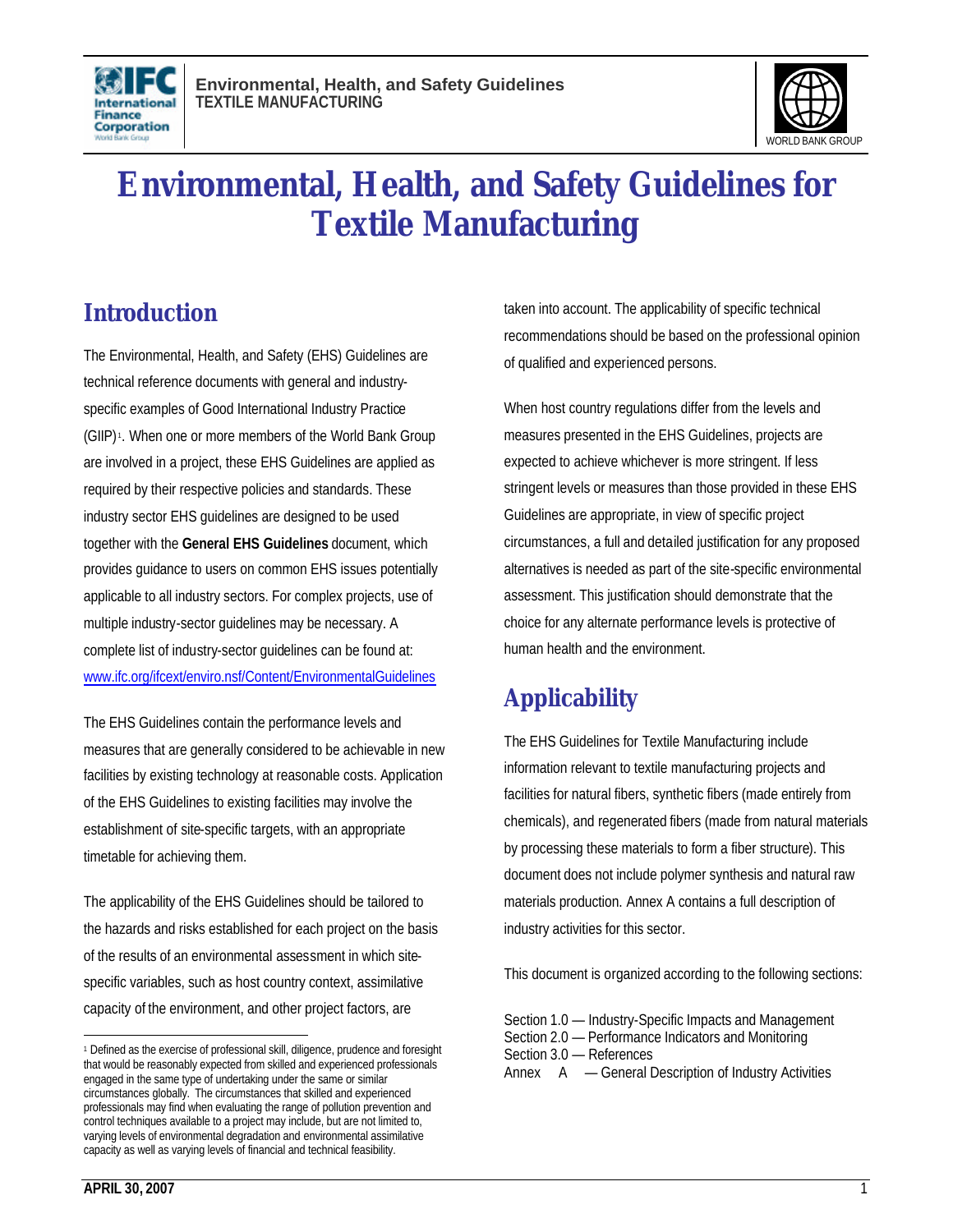



## **1.0 Industry-Specific Impacts and Management**

The following section provides a summary of EHS issues associated with textiles manufacturing, which occur during the operational phase, along with recommendations for their management. Recommendations for the management of EHS issues common to most large industrial facilities during the construction and decommissioning phases are provided in the **General EHS Guidelines**.

## **1.1 Environment**

Environmental issues during the operational phase of textile manufacturing primarily include the following:

- Hazardous materials management
- **Wastewater**
- Emissions to air
- Energy consumption
- Solid and liquid waste

## **Hazardous Materials Management**

### *Chemical Selection and Use*

Textile manufacturing activities may include the use of hazardous chemicals in pretreatment, dyeing, and other processes to provide the final product with desired visual and functional properties. Recommendations to avoid or, where avoidance is not possible, to minimize the use of hazardous materials include the following:

- Potentially hazardous surfactants should be replaced with biodegradable / bioeliminable compounds that do not generate potentially toxic metabolites;
- The use of non-biodegradable and bioeliminable tensides and complexing agents in pretreatment and dyeing processes should be avoided (e.g. through the selection of

less hazardous compounds or process modifications that allow removal of iron and alkaline cations);

- The use of non-permanent flame retardants and crosslinking agents with high formaldehyde levels should be avoided;
- Toxic and persistent organic and inorganic textile preservation chemicals (e.g. brominated and chlorinated compounds, dieldrin, arsenic, and mercury) used in mothproofing, carpet bicking, and other finishing processes, should be replaced with biodegradable agents;
- The use of potentially impacting antifoaming agents should be avoided or minimized, through recycling, preventing fabric rotation, or selecting biodegradable / bioeliminable agents.

The following chemicals should be avoided:

- Chemicals prohibited by the Oeko-Tex Standard 1000,2;
- Heavy benzene compounds used in emulsion concentrations of the pigment print process;
- Dichromates as oxidizing agents, unless replacement is not possible due to fabric characteristics and color fastness requirements;
- Chlorinated and fluorochlorinated solvents in open systems.

### **Wastewater**

### *Industrial Process Wastewater*

Industry-specific wastewater effluents are related to wet operations, which are conducted during different parts of the textile manufacturing process. Process wastewater from textile manufacturing is typically alkaline and has high BOD (from 700 to 2,000 mg/l) and COD loads. Pollutants in textile effluents

<sup>1</sup> 2 The prohibited chemicals are listed in Section 6.2.1 of the Oeko-Tex Association Standard 1000 (Oeko-Tex Association, 2006c)..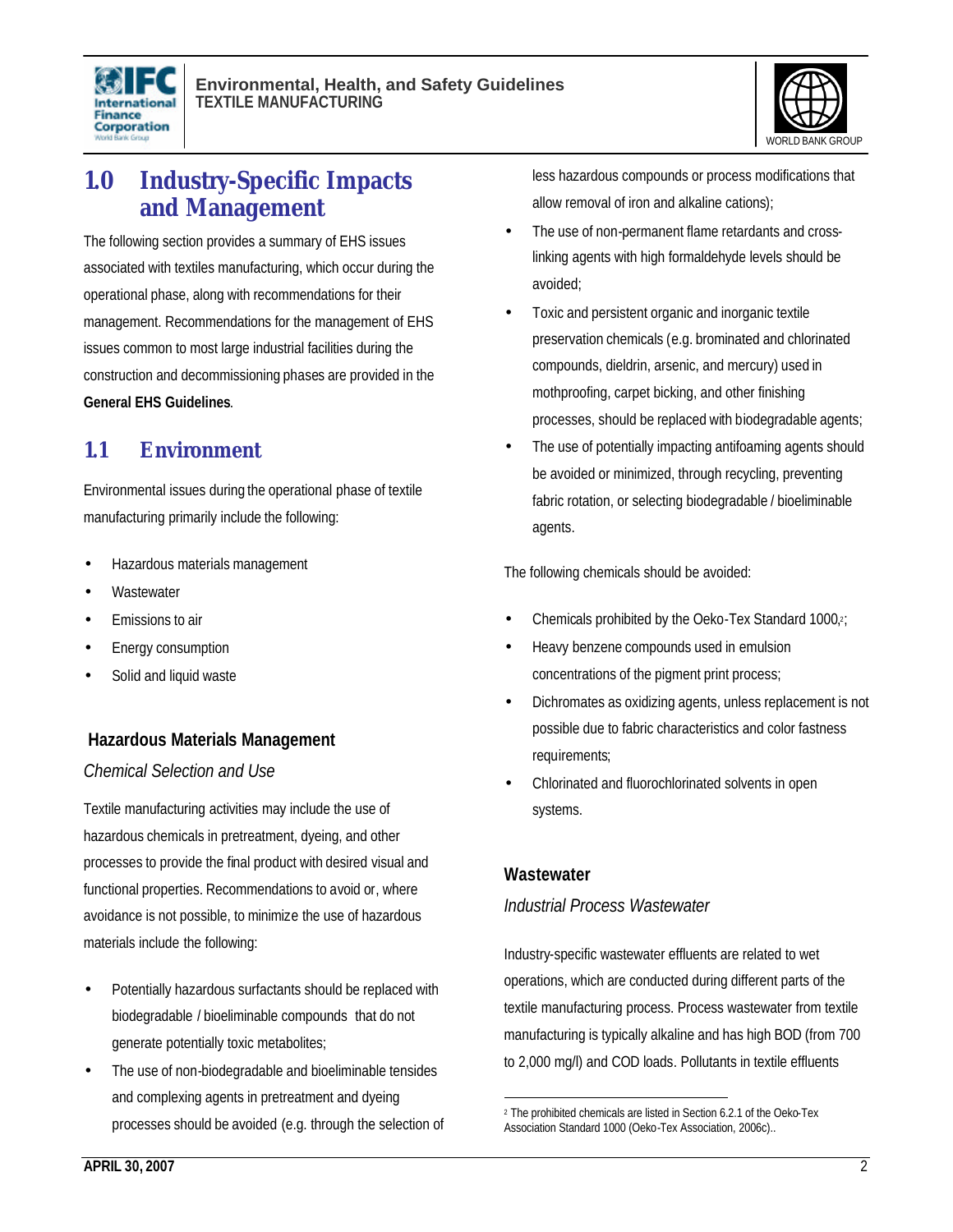



include suspended solids, mineral oils (e.g. antifoaming agents, grease, spinning lubricants, non-biodegradable or lowbiodegradable surfactants [alkylphenol ethoxylates APEO, nonylphenol ethoxylates], and other organic compounds, including phenols from wet finishing processes (e.g. dyeing), and halogenated organics from solvent use in bleaching. Effluent streams from dyeing processes are typically hot and colored and may contain significant concentrations of heavy metals (e.g. chromium, copper, zinc, lead, or nickel).

Industrial process wastewater from natural fiber processing may contain pesticides used in prefinishing processes (e.g. cotton growing and animal fiber production), potential microbiological pollutants (e.g. bacteria, fungi, and other pathogens), and other contaminants (e.g. sheep marking dye, tar). This is particularly significant for animal fiber processing. Recommendations for the management of specific wastewater streams in textile manufacturing are discussed below.

**Scouring**: Fiber (especially wool) scouring involves the use of hot water and detergents to remove soil, vegetable impurities, grease (lanolin) and d other contaminants from fibers. Wool scouring typically uses water and alkali, although scouring with an organic solvent is also possible. Scouring with alkali breaks down natural oils and surfactants and suspends impurities in the bath. The scouring effluent is strongly alkaline, and a significant portion of BOD5 and COD loads from textile manufacturing arises from scouring processes. The recommended pollution prevention and control techniques include the following:

• Design of scouring systems to remove heavy settleable solids continuously; increase recovery of wool grease (for sale); recover heat from the final facility effluent; and control water usage;<sup>3</sup>

- Use of readily biodegradable detergents / surfactants that do not give rise to toxic metabolites. (e.g. APEO should be replaced with alcohol ethoxylates);
- Optimization of mechanical removal of water prior to the drying process;
- Adoption of low volatile organic compound (VOC) emitting solvent wash for removal of water insoluble oils.

For water-based wool scouring, dirt removal / grease recovery loops lead to low water consumption (2-4 l / kg of greasy wool) and a reduction of organic load in the effluent.

Water temperature control (optimum at 65° C) and dryer automatic humidity control using sensors typically leads to energy reduction.

Wool scouring using organic solvents leads to low energy consumption and an almost complete removal of pesticides from the wool, however, fugitive emissions and water contaminated with solvents may be generated and require treatment.

**Finishing operations**: Wet processing or finishing processes include the main processes of fabric preparation, namely desizing, bleaching, mercerizing, dyeing, printing, and other specific treatments. These phases treat fabrics with chemical and liquor baths and often require several washing, rinsing, and drying steps, generating significant wastewater effluents.

The recommended pollution prevention and control techniques for the finishing pretreatment steps include the following:

- Selection of water soluble and biodegradable lubricants for knitted fabrics instead of mineral oil and wash them with water;
- Use of organic solvent washing for non water soluble lubricants;
- The thermofixing step may be performed before the washing step. Air emissions generated from the stenter

<sup>&</sup>lt;sup>3</sup> An example of this approach is the Wool Research Organization of New Zealand (WRONZ) Comprehensive Scouring System, which is a modified form of emulsion scouring.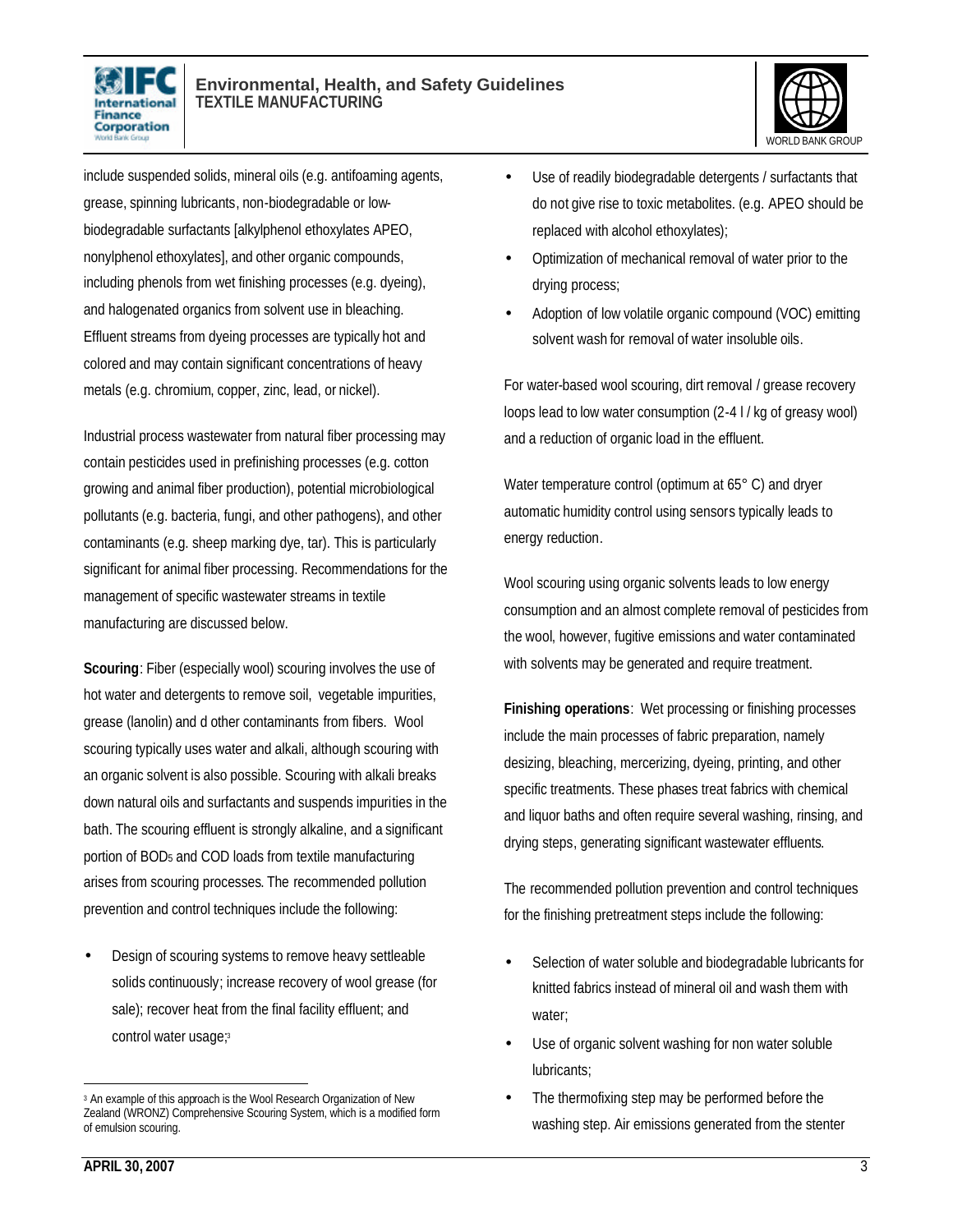

WORLD BANK GROUP

should be treated by dry electrofiltration. The oil separated should be collected to limit effluent contamination;

- Residual liquor should be minimized through reduced application, reduced tank volumes and padding liquor recycling;
- using mechanical dewatering equipment to reduce water content of the incoming fabric and reduce energy consumption in stenter frame.

**Desizing**: Desizing operations may generate effluents with significant concentrations of organic matters and solids. BOD<sub>5</sub> and COD loads from desizing may be significant (35 to 50 percent of the total load), and COD concentrations up to 20,000 mg/L may be generated.<sup>4</sup> Recommended pollution prevention and control techniques include the following:

- Selection of raw material with low add-on techniques (e.g. pre-wetting of the warp yarn);
- Selection of more bioeliminable sizing agents (e.g. modified starches, certain galactomannans, polyvinyl alcohol, and certain polyacrylates);<sup>5</sup>
- Application of enzymatic or oxidative desizing with starch and modified starch sizing agents, followed by washing systems;
- Integration of desizing / scouring and bleaching in a single step to reduce effluent generation (e.g. reuse of bleach rinse water in desizing);
- Recovery and reuse of specific water-soluble synthetic sizing agents (e.g. PVA, polyacrylates, and carboxymethyl cellulose) by ultrafiltration.

**Bleaching**: Common bleaching reagents include hydrogen peroxide, sodium hypochlorite, sodium chlorite, and sulfur

dioxide gas. Hydrogen peroxide is the most commonly used bleaching agent for cotton and is typically used with alkali solutions. The use of chlorine-based bleaches may produce organic halogens (due to secondary reactions) and cause significant concentrations of adsorbable organic halogens (AOX), particularly trichloromethane, in the wastewater. Sodium hypochlorite bleaching represents the most significant concern, and lower  $AO<sub>x</sub>$  formation should result if sodium chlorite bleaching is used. The wastewater is alkaline. Recommended pollution prevention and control techniques include the following:

- Use of hydrogen peroxide bleaching agent, instead of sulfur- and chlorine-based bleaches;
- Reduce the use of sodium hypochlorites;
- Control of stabilizers employed, using biodegradable products where possible and avoiding products with poorly bioeliminable complexing agents (e.g. ethylenediaminetetraacetic acid [EDTA], diethylenetriaminepentaacetic acid [DTPA]).

**Mercerizing**: During mercerizing, cotton fiber reacts with a solution of caustic soda, and a hot-water wash treatment removes the caustic solution from the fiber. The caustic solution remaining on the fiber is neutralized with acid, followed by a number of rinses to remove the acid. Wastewater from mercerizing is highly alkaline, since it contains caustic soda. The recommended pollution prevention and control technique involves the recovery and reuse of alkali from mercerizing effluent, particularly rinsing water, subject to color limitations that may apply to mercerized cloth woven from dyed yarn.

**Dyeing**: Wastewater from dyeing may contain color pigments, halogens (especially in vat, disperse, and reactive dyes), metals

<sup>4</sup> European Commission, 2003b

<sup>&</sup>lt;sup>5</sup> The degree of bioelimination should be >80 percent after 7 days based on OECD testmethod 302 B, recommended in the IPPC BREF resource document for the textile industry (European Commission, 2003b).

l 6 This agent should be considered only for flax and bast fibers that cannot be bleached with hydrogen peroxide. Consider use of a two-step process with a hydrogen peroxide stage to remove impurities, which would act as a precursor for AOX formation, followed by elemental chlorine–free bleaching.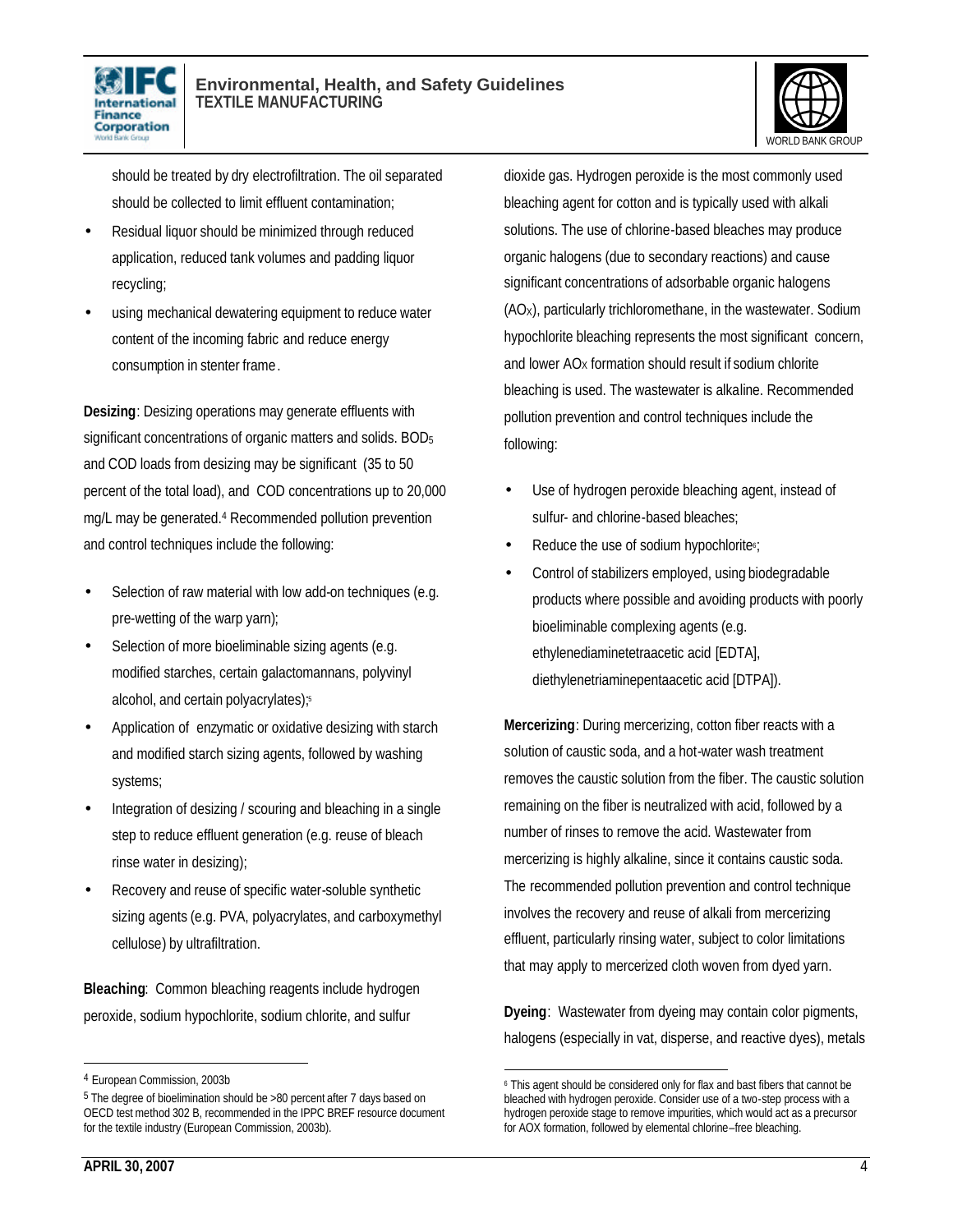



(e.g. copper, chromium, zinc, cobalt, and nickel), amines (produced by azo dyes under reducing conditions) in spent dyes, and other chemicals used as auxiliaries in dye formulation (e.g. dispersing and antifoaming agents) and in the dyeing process (e.g. alkalis, salts, and reducing / oxidizing agents). Dyeing process effluents are characterized by relatively high BOD and COD values, the latter commonly above 5,000 mg/l. Salt concentration (e.g. from reactive dye use) may range between 2,000 and 3,000 ppm. The recommended pollution prevention and control techniques include the following:

- Use of automatic systems for dosing and dispensing dyes;
- When applicable, use of continuous and semi-continuous dyeing processes to reduce water consumption with respect to more traditional batch dyeing processes;
- Use of bleaching systems (e.g. jet and package dyers and pad batch techniques), that reduce liquor-to-fabric ratios;
- Use of machinery with automatic controllers of temperature and dyeing cycle parameters;
- Optimization of machine size related to the size of fabric lots processed;
- Implementation of mechanical liquor extraction to reduce dye liquor carryover and improve washing efficiency;
- Adoption of optimized process cycles and procedures to reduce cycle duration; reuse of rinse water for subsequent dyeing, or countercurrent rinsing in continuous machines; and reconstitution and reuse of dye bath;
- Substitution of conventional dye carriers and finishing agents with less toxic compounds based on benzylbenzoate and N-alkylphthalimide. Carriers containing chlorinated organic compounds, phenyls, and biphenyls should be avoided;
- Use of non-carrier dyeable polyester fibers;
- Conduct dyeing in high temperature conditions without carriers;
- Replacement of sodium dithionite with reducing agents based on sulfinic acid derivatives;
- Replacement of conventional powder and liquid sulfur dyes with stabilized non-pre-reduced sulfide-free dyestuffs or with pre-reduced liquid dye formulations with a sulfide content of less than 1 percent;
- Adoption of systems and measures capable to allow that only the lowest amount needed of reducing agent is consumed to reduce the dyestuff;
- Use of disperse dyes that can be cleared in alkaline medium by hydrolytic solubilization instead of reduction;
- Use of dye formulations that contain highly biodegradable dispersing agents (e.g. based on fatty acid esters or modified aromatic sulfonic acids);
- Substitution of chrome dyes with reactive dyes. Benzidinebased azo dyes, dyes containing heavy metals, and chlorine-based dyes should be avoided. Azo dyes that may produce carcinogenic aromatic amines should also be avoided;
- Adoption of low-salt dyeing techniques, especially for reactive dyes;
- Adoption of a pH-controlled drying process (use of pHcontrollable acid and basic dyes that allow control of pH);
- Treatment of dyeing wastewater at treatment plants using commonly available techniques, such as electrolysis, ultrafiltration and reverse osmosis, activated sludge, flocculation, and oxidation/reduction.

**Printing**: Print paste components consist of color concentrates, solvents, and binder resins. Color concentrates contain pigments (insoluble particles) or dyes. Organic solvents are used exclusively with pigments. Defoamers and resins are aimed at increasing color fastness. Printing blankets or back grays (fabric backing material that absorbs excess print paste),

<sup>&</sup>lt;sup>7</sup> Cotton batch dyeing operations typically use quantities of salt ranging from 20 to 80 percent of the weight of fabrics dyed.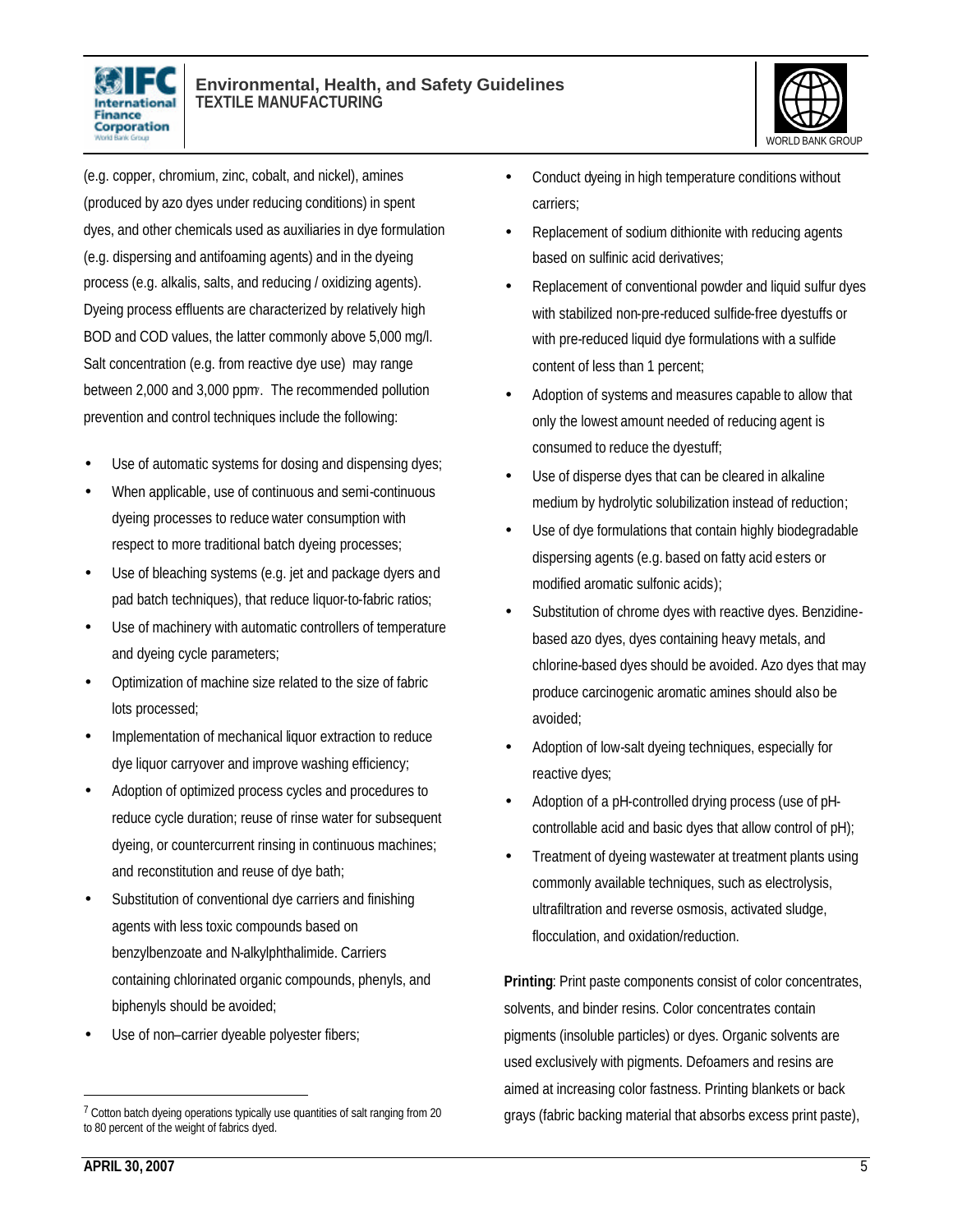



which are washed with water before drying, may generate wastewater with an oily appearance and significant volatile organic compound (VOC) levels from the solvents (mineral spirits) used in print paste. The recommended pollution prevention and control techniques include the following:

- Reduce printing paste losses in rotary screen printing by minimizing the volume of printing paste supply and by recovering and recycling printing paste at the end of each run;
- Reuse rinsing water leftover from cleaning the printing belt;
- Use transfer printing for synthetic fabrics and digital ink-jet printing machines to produce short runs of fabrics;
- Avoid the use of urea by controlled addition of moisture or by two-step printing methods;
- Use printing pastes with no or low VOC emissions (e.g., water-based, APEO-free, and reduced-ammonia-content printing pastes).

**Mothproofing**: Mothproofing agents can be based on permethrin, cyfluthrin and other biocides, which are potentially highly toxic compounds to aquatic life. The recommended pollution prevention and control techniques include the following:

- Implement handling procedures during dispensing and transport of mothproofing agent concentrates to minimize spillage within the dyehouse;
- Implement operating techniques to ensure maximum efficiency (transfer of insect resist agent to the fibre) and lowest residues of active substance in the spent dyeing liquor and rinse water, such as:
	- o Ensure that a pH value lower than 4.5 is reached at the end of the process. If this cannot be achieved, the insect resist agent should be applied in a separate step, re-using the bath,

o Avoid the use of dyeing auxiliaries (e.g. leveling agents) that can retard the uptake of mothproofing agents.

## *Process Wastewater Treatment*

Since textile manufacturing operations use a myriad of raw materials, chemicals and processes, wastewater treatment may require the use of unit operations specific to the manufacturing process in use. Techniques for treating industrial process wastewater in this sector include source segregation and pretreatment of wastewater streams as follows: (i) high load (COD) streams containing non-biodegradable compounds using chemical oxidation, (ii) reduction in heavy metals using chemical precipitation, coagulation and flocculation, etc. and (iii) treatment of highly colored or high TDS streams using reverse osmosis. Typical wastewater treatment steps include: grease traps, skimmers or oil water separators for separation of floatable solids; filtration for separation of filterable solids; flow and load equalization; sedimentation for suspended solids reduction using clarifiers; biological treatment, typically aerobic treatment, for reduction of soluble organic matter (BOD); biological nutrient removal for reduction in nitrogen and phosphorus; chlorination of effluent when disinfection is required; dewatering and disposal of residuals in designated hazardous waste landfills. Additional engineering controls may be required for (i) advanced metals removal using membrane filtration or other physical/chemical treatment technologies, (ii) removal of recalcitrant organics, residual pesticides and halogenated organics using activated carbon or advanced chemical oxidation, (iii) residual color removal using adsorption or chemical oxidation, (iv) reduction in effluent toxicity using appropriate technology (such as reverse osmosis, ion exchange, activated carbon, etc.), (v) reduction in TDS in the effluent using reverse osmosis or evaporation, and (vi) containment and neutralization of nuisance odors.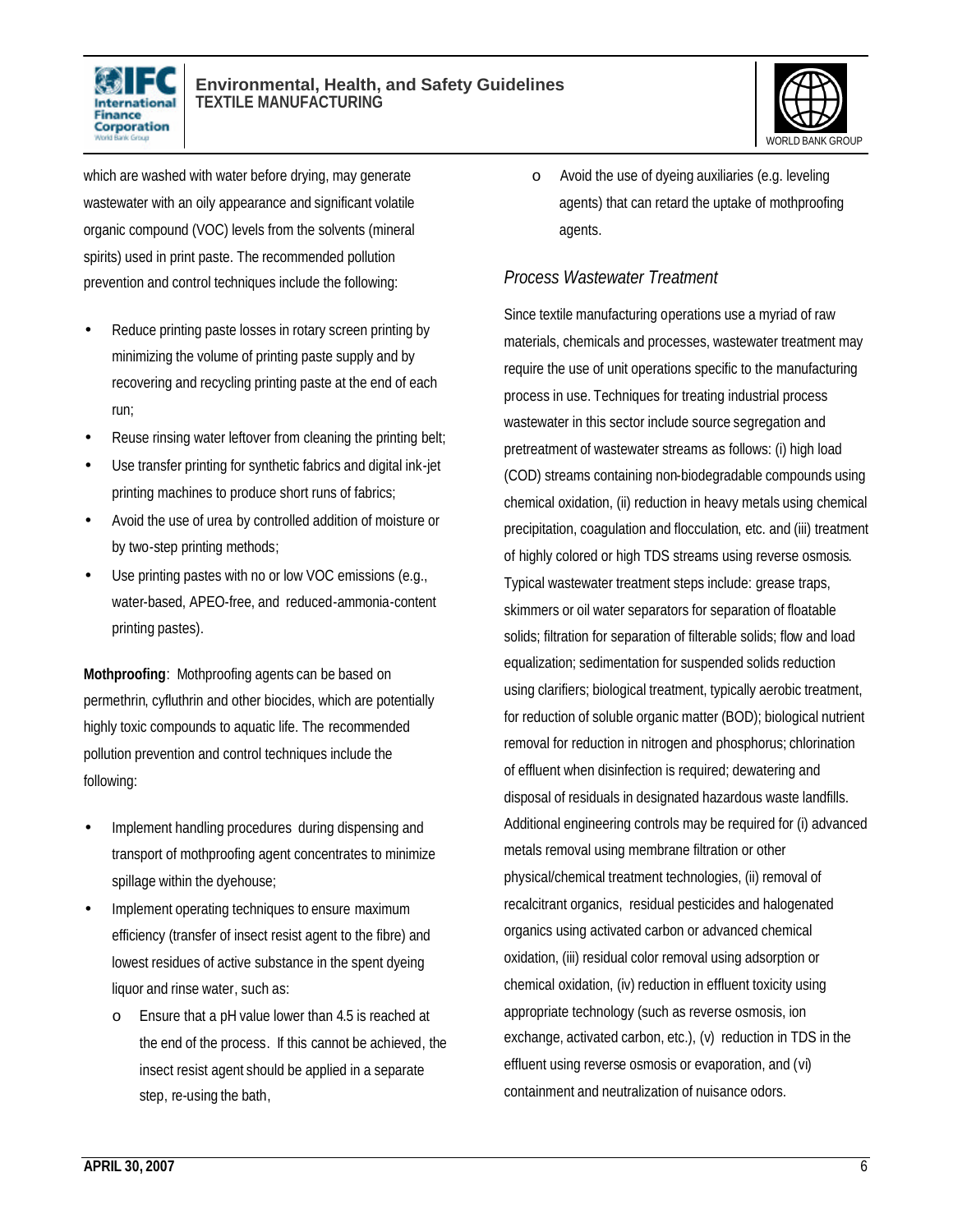



Management of industrial wastewater and examples of treatment approaches are discussed in the **General EHS Guidelines**. Through use of these technologies and good practice techniques for wastewater management, facilities should meet the Guideline Values for wastewater discharge as indicated in the relevant table of Section 2 of this industry sector document.

## *Other Wastewater Streams*

Guidance on the management of non-contaminated wastewater from utility operations, non-contaminated stormwater, and sanitary sewage is provided in the **General EHS Guidelines**. Contaminated streams should be routed to the treatment system for industrial process wastewater.

## *Water Consumption*

Water consumption in textile manufacturing has a significant environmental impact, in terms of freshwater needs, wastewater/sludge production, and energy used in heating. Recommendations to reduce water consumption, especially where it may be a limited natural resource, are provided in the **General EHS Guidelines**. Recommendations specific to this sector include:

- Reuse of dyebaths;
- Adoption of continuous horizontal washers and vertical spray washers or vertical, double-laced washers;
- Adoption of countercurrent washing (e.g. reuse the least contaminated water from the final wash for the next-to-last wash);
- Use of water flow-control devices to ensure that water only flows to a process when needed;
- Reuse of preparation and finishing water.

### **Emissions to Air**

Textile manufacturing operations that may generate significant sources of air pollutants include the finishing processes (e.g. coating and dyeing operations). Other significant sources of air emissions in textile operations include drying, printing, fabric preparation, and wastewater treatment residues. Solvents may be emitted from coating / treatment finishing processes, drying ovens, and high-temperature drying and curing. Other potential emissions include formaldehyde, acids (especially acetic acid), and other volatile compounds, such as carriers and solvents, emitted during dyeing operations and from wastewater treatment operations. Solvent vapors may contain toxic compounds such as acetaldehyde, chlorofluorocarbons, dichlorobenzene, ethyl acetate, methylnaphthalene, chlorotoluene, among others.

## *Dust*

Dust emissions associated with textile manufacturing occur during natural fiber and synthetic staple processing and yarn manufacturing. Fiber (especially cotton) handling and storage are sources of dust, particularly within work areas. The main sources are bale breakers, automatic feeders, separators and openers, mechanical conveyors, pickers, and cards. The recommended prevention and control methods for these main sources of dust emissions include:

- Enclosure of dust producing equipment, and use of local exhaust ventilation;
- Use of dust extraction and recycling systems to remove dust from work areas;
- Installation of fabric filters to prevent outdoor emissions.

The use of asbestos fibers as a source of natural fiber in the manufacturing of staple is no longer considered good industry practice and must be avoided.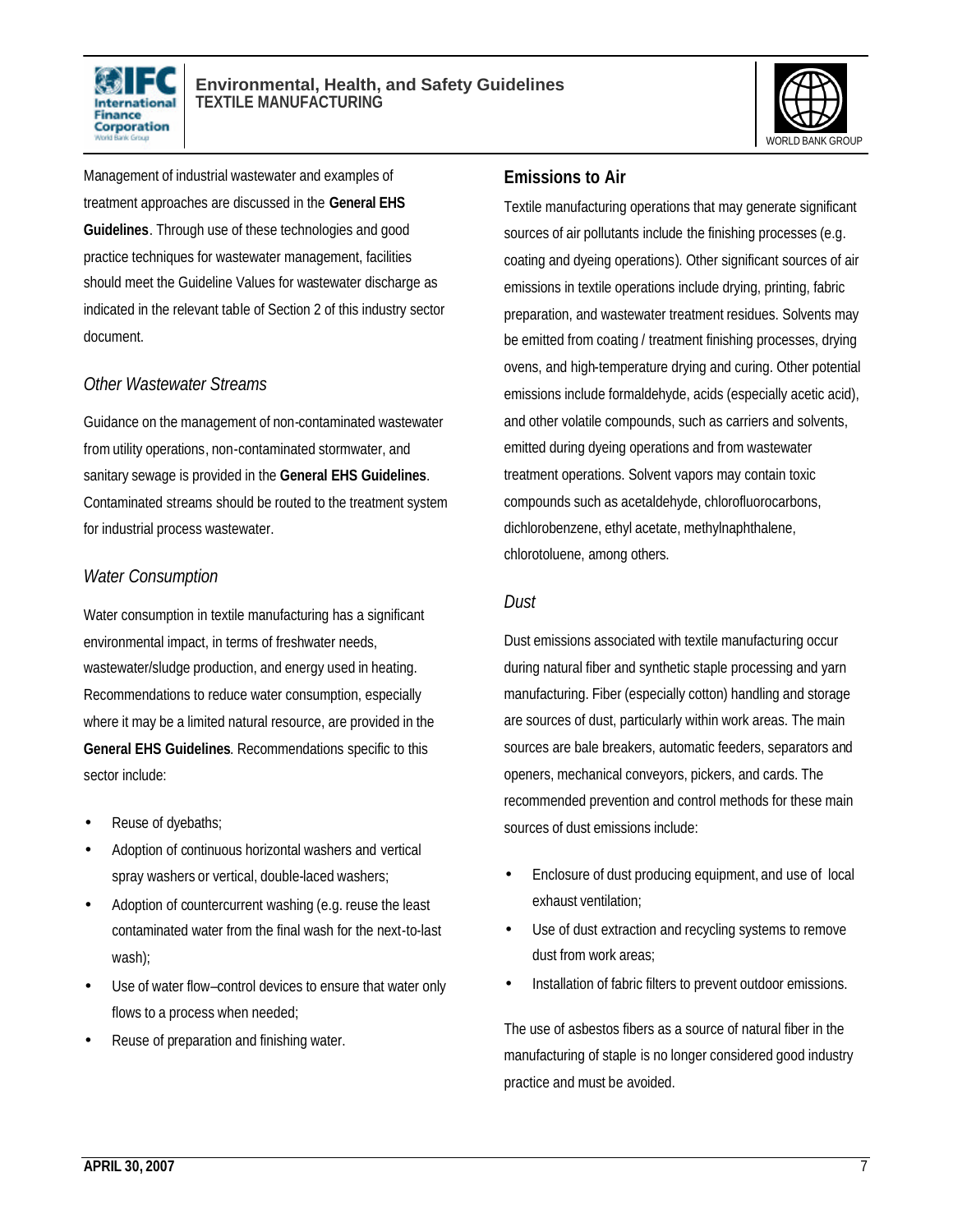



## *Air Pollutants from Fiber Manufacturing*

Regenerated fibers (viscose) and synthetic polymers (nylon and acrylic fibers) production processes involve the potential release of chemicals (e.g. carbon disulfide, hydrogen sulfide, hexamethylene diamine, and nitric acid). Pollution prevention and control measures include:

- Air removed from the processes by the exhaust ventilation should be transported to a recovery system;
- Use of emissions control techniques (e.g. absorption and chemical scrubbing).

## *VOCs and Oil Mists*

Emissions of VOCs are related to the use of organic solvents in activities such as printing processes, fabric cleaning, wool scouring and heat treatments (e.g. thermofixation, drying, and curing). Another source of emissions is the evaporation or thermal degradation of chemicals used on the textile materials (e.g. oil-based antifoaming agents, plasticizers, and finishing agents). The main sources are often the stenter frames, which are used in drying. Other substances with significant air emission potential are used in printing processes, including ammonia, formaldehyde, methanols and other alcohols, esters, aliphatic hydrocarbons, and several monomers.

Pollution prevention and control techniques include the following:

- Installing and modifying equipment to reduce solvent use;
- Adopting water-based methods for removing oil and grease from fabric instead of using volatile solvents;
- Substituting cleaning solvents with less toxic solvents, particularly chlorinated solvents;
- Recovery of VOCs through vapor recovery units, and use of a fully closed-loop system, especially if cleaning with

halogenated organic solvents cannot be avoided (e.g. for fabrics that are heavily loaded with silicone oils);

• Using appropriate control technologies (e.g. diversion of stack emissions through boilers; installation of scrubbers with activated carbon slurries; installation of activated carbon absorbers; or incineration of extracted vapors in a combustion system).

## *Exhaust Gases*

Combustion sources for power generation and process heating requirements are common in this industry sector. Guidance for the management of combustion products arising from sources with a heat input capacity of up to 50 megawatt including air emission standards, is provided in the **General EHS Guidelines**. Guidance applicable to larger emissions sources are presented in the **EHS Guidelines for Thermal Power**.

## *Odors*

Odors may be generated in textile manufacturing, particularly during dyeing and other finishing processes, and use of oils, solvent vapors, formaldehyde, sulfur compounds, and ammonia. Techniques for the prevention or minimization of odor from these sources include:

- Substituting odor-intensive substances with less impacting compounds (e.g. sulfur containing dyestuffs and reducing agents with non-pre-reduced sulphide-free dyestuffs; sodium dithionite in dyeing after treatment with aliphatic short-chain sulfinic acid derivatives);
- Installing and modifying equipment to reduce use of odorous chemicals;
- Capturing and recovering the off-gases from the processes (e.g. installation of heat recovery systems);
- Routing of stack emissions through boilers to reduce odor emissions.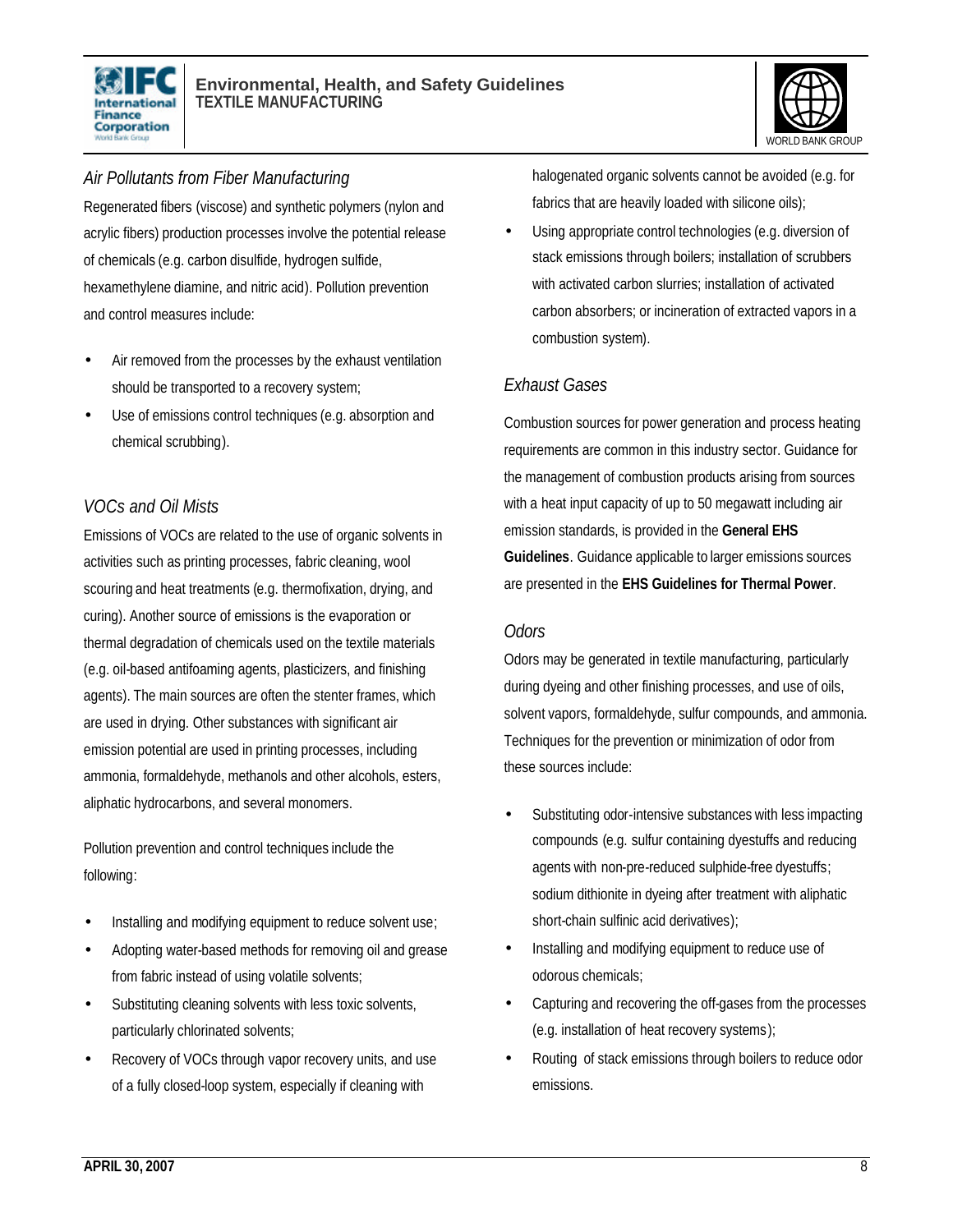



## **Energy Consumption**

Textile manufacturing may involve significant use of energy resources. Heat consumption is particularly significant in drying and curing operations and in activities involving wet treatments. In addition to energy conservation measures discussed in the **General EHS Guidelines**, the following techniques are specific to this sector:

- Adoption of low-bath-ratio dyeing (e.g. jet dyeing and package dyeing) to reduce energy consumption, which is dependent on bath volume;
- Use of pad batch (cold) dyeing for cotton, rayon, and blends to conserve energy and water (in addition to dyes and chemicals);
- Consider efficient combination of operations, such as scouring and bleaching, to save energy and water;
- Use of continuous knit bleaching ranges instead of batch preparation knitting equipment;
- Use of heat recovery from continuous dyeing / bleaching ranges to preheat incoming water and heat recovery through reuse of cooling water and by heat exchange from hot effluents discharged by batch dyeing machines.

## **Wastes**

Wastes specific to the textile industry include trials, selvedge, trimmings, cuttings of fabrics, and yarns; spent dyes, pigments, and printing pastes; and sludge from process wastewater treatment containing mainly fibers and grease.

Solid and liquid wastes generated in textile industries should be effectively recycled or reused within the process or external (e.g. waste fibers, cuttings, and trimmings can be recycled as a feedstock for other operations, including low-grade products, non-wovens, insulation, and geotextiles). Management and disposal of hazardous and non-hazardous wastes should be

undertaken in accordance with guidance included in the **General EHS Guidelines**.

## **1.2 Occupational Health and Safety**

Occupational health and safety hazards during the operational phase of textile manufacturing projects primarily include the following:

- Chemical hazards
- Physical hazards
- Heat
- Noise
- Ionizing and non-ionizing radiation

## **Chemical Hazards**

## *Respiratory & Dermal contact hazards*

**Dust**: Exposure to fine particulates is mainly associated with natural fibers and yarn manufacturing processes described in Section 1.1. of this document. Cotton dust is generated during the handling or processing of cotton and contains cotton fibers and other potential chemical and microbiological contaminants (e.g. bacteria, fungi, pesticides, and herbicides). Exposure to cotton dust can generate respiratory hazards (e.g. byssinosis in cotton manufacturing, chronic bronchitis, asthma, and emphysema).

Prevention and control of occupational health and safety hazards relevant to natural fiber dust include the following

- Installation of dust extraction, recycling and ventilation systems to remove dust from work areas, especially in cotton mills;
- Use of vacuum cleaning of surfaces instead of compressed air "sweeping" techniques;
- Implementation of regular housekeeping procedures, especially in the "flocking" area;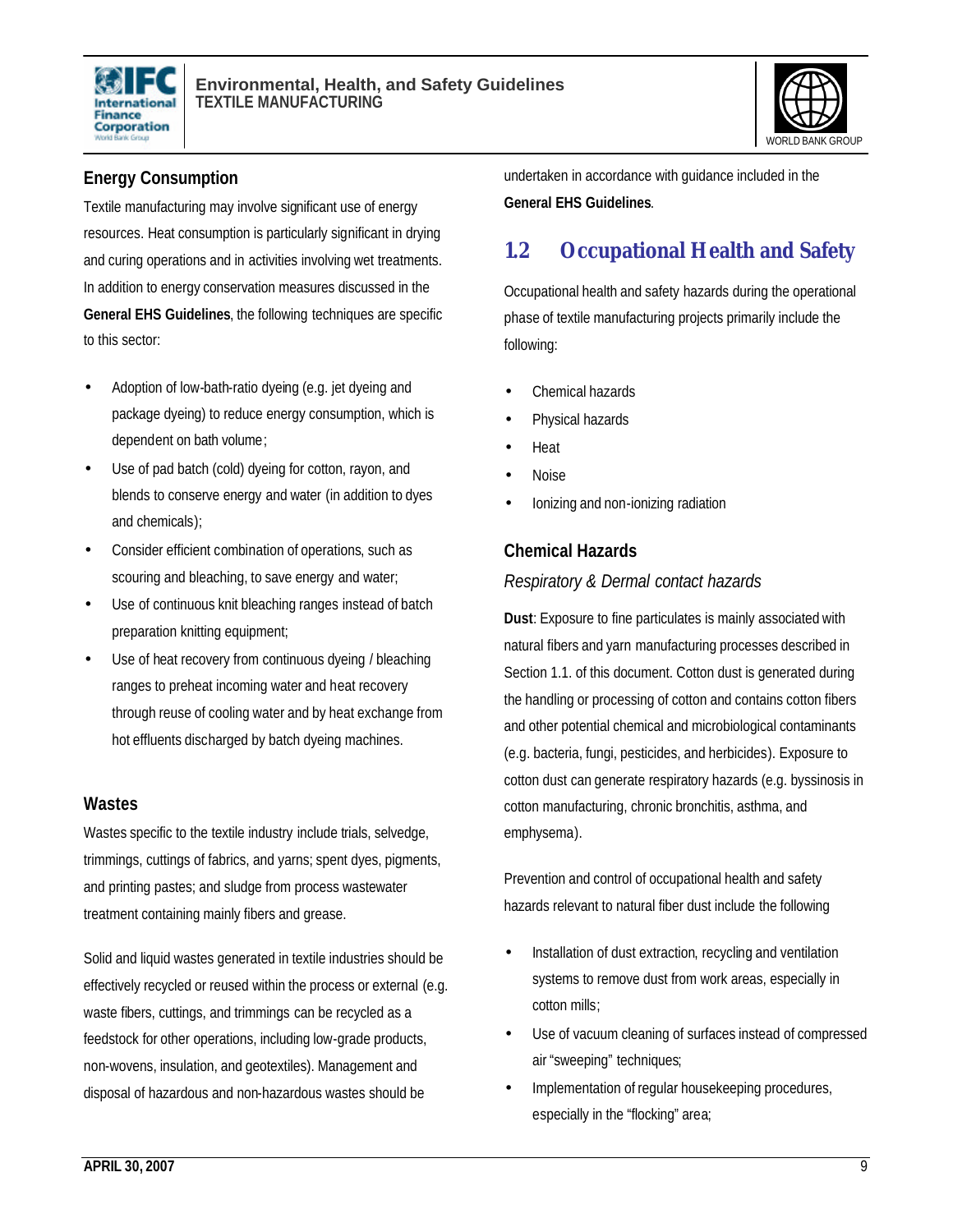



- Use of mechanical methods to handle cotton and cotton waste;
- Use of personal protective equipment (PPE) for exposed workers, such as masks and respirators, as necessary.

Workplace exposure to asbestos dust during fiber production represents a known risk of lung cancer (mesothelioma) and injury to the bronchial tubes. The use of asbestos fiber is prohibited.<sup>8</sup> Appropriate dust extraction systems in facilities where inorganic natural fibers are processed should be implemented (e.g. filters using nano-whiskers).

**Volatile Organic Compounds (VOC)**: Exposure to VOC emissions is related to the use of solvents in textile printing processes, fabric cleaning, and heat treatments (e.g. thermofixation, drying, and curing). Worker exposure can cause skin and respiratory impacts. Exposure to certain compounds (e.g. carbon disulfide in rayon manufacturing) may have significant toxic effects, including nervous system and heart diseases.

Prevention and control techniques to reduce VOC exposure hazards include the following:

- Use of hoods and enclosed equipment;
- Use of well-ventilated rooms, with a slight positive pressure, for process control operators, and as worker rest stations;
- Use of shift and task rotation strategies for workers to minimize VOC exposure;
- Installation of extraction and air recycling systems to remove VOCs from the work area with use of appropriate abatement technologies (e.g. scrubbers employing activated carbon absorbers) or routing the extracted vapors to the combustion system;

Use of personal protective equipment (PPE), such as respirators, as necessary.

**Chromium**: is a major cause of allergic contact dermatitis among dyehouse workers and workers who perform dyeing operations and handle dyestuffs containing chromium. Prevention and control of this potential hazard include reduction in the proportion of soluble chromium in dyestuffs and the use of adequate PPE to prevent dermal contact, as described in the **General EHS Guidelines**.

## **Explosion**

Organic dusts, including cotton dust, are combustible and present a potential explosion hazard. This hazard is most effectively controlled through the measures for prevention of dust accumulation as above. In addition, all possible sources of ignition where organic dusts may form clouds or accumulate should be removed. VOC use, such as solvents, may form potentially explosive mixtures in air. Electrical equipment in these areas should be rated for ignition prevention.

## **Physical Hazards**

Activities related to the maintenance operations of industryspecific equipment (e.g. cards, spinning machinery, looms, and stenters) may expose workers to physical impacts, particularly with reference to hot surfaces and moving equipment. Prevention and control of these impacts include the implementation of general protection measures (e.g. machine guarding and lock-out-tag-out systems and procedures), as described in the **General EHS Guidelines.**

## **Heat**

The most significant risk of exposure to heat and high humidity occurs during wet processing and dry finishing operations and is caused by the use of steam and hot fluids in these processes.

<sup>&</sup>lt;sup>8</sup> Use of asbestos is not considered good industry practice and is prohibited according to the IFC Exclusion List.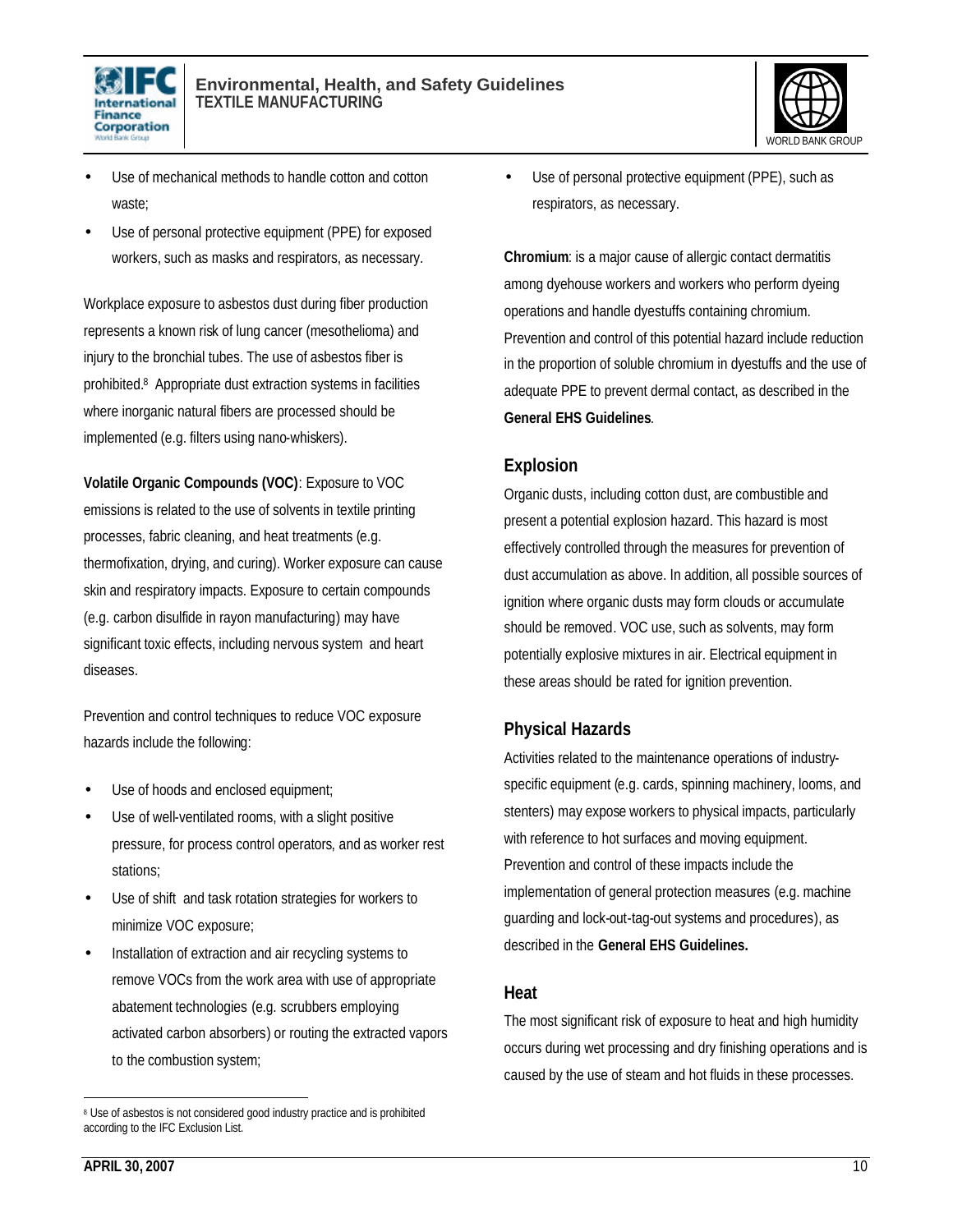



Prevention and control recommendations are presented in the **General EHS Guidelines**.

## **Noise**

The main sources of noise in textile plants are associated with yarn processing (e.g. texturizing and twisting and doubling) and woven fabric production. Noise management, including the use of personal hearing protection, is described in the **General EHS Guidelines.**

## **Ionizing and Non-Ionizing Radiation**

X-ray stations are sometimes used for continuous monitoring of the foam thickness in continuous foam dyeing and for tank level control systems. Operators of this equipment should be protected through the use of ionizing radiation protection measures to limit exposure doses, as described in the **General EHS Guidelines**.

## **1.3 Community Health and Safety**

Community health and safety impacts during the construction and decommissioning of textile manufacturing plants are common to those of most industrial facilities, and are discussed in the **General EHS Guidelines**.

Specific potential impacts during operations include odors that are produced by several sources in textile manufacturing. Odors are usually generated during dyeing and other finishing processes by oils, solvent vapors, formaldehyde, sulfur compounds, and ammonia. They should be adequately controlled and contained, as discussed in Section 1.1, to avoid becoming a nuisance for the community.

An additional community health and safety issue concerns the use of chemicals and their potential risk to the health of consumers who purchase garments or home textiles produced by the textile industry. Specific consideration should be given to ensuring that these products are safe for human use. The

manufacturer should avoid using allergenic dyestuffs and dyestuffs that form carcinogenic compounds. Adequate testing for pH, pesticides, heavy metals, formaldehyde, chlorinated phenols, chloro-organic carriers, and biologically active finishes should be conducted to assess textile characteristics according to the typical conditions of their use prior to entry into the market. 9

<sup>&</sup>lt;sup>9</sup> Specific guidance can be found in the Oeko-Tex Standards (2006a, 2006b, 2006c).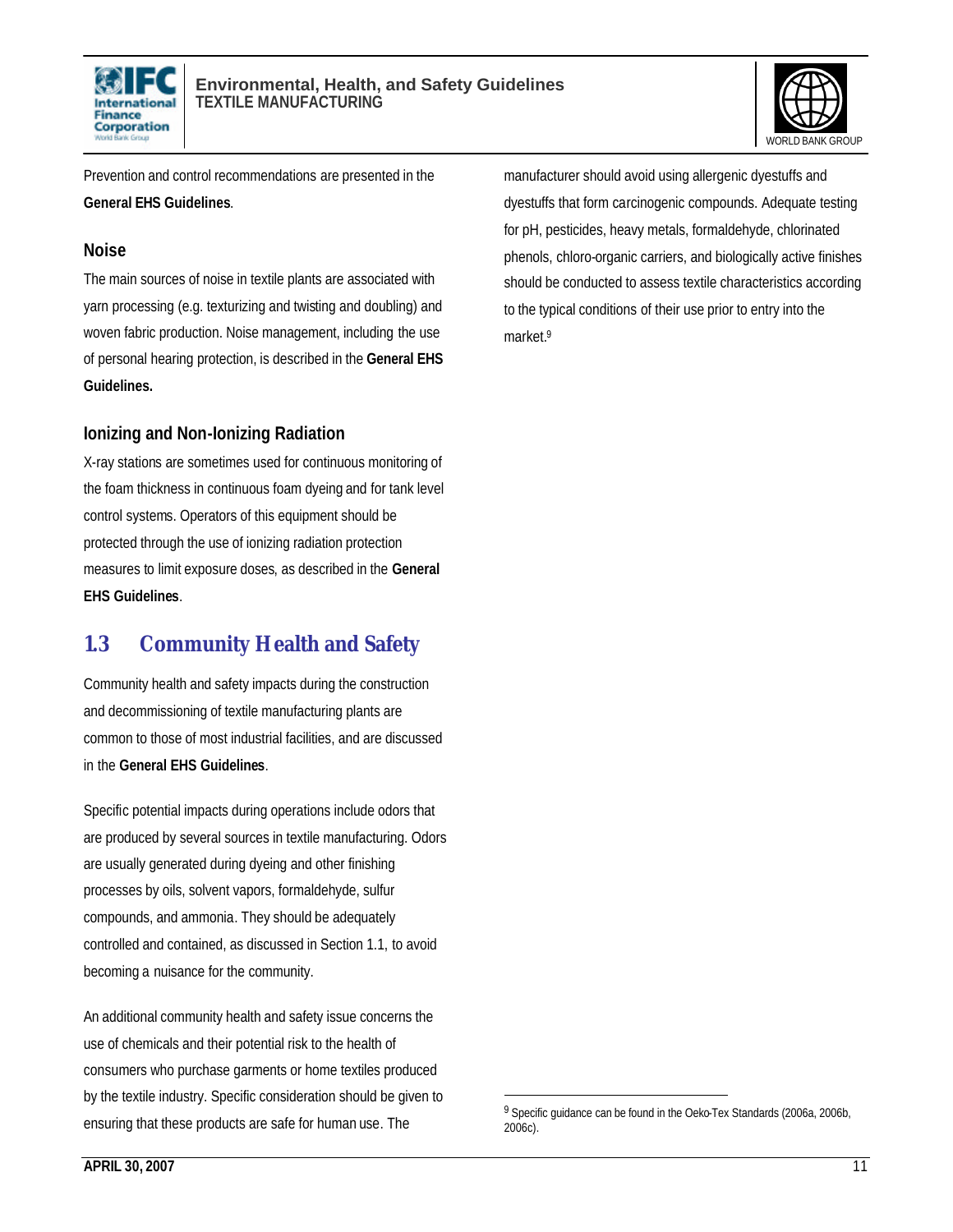



## **2.0 Performance Indicators and Monitoring**

## **2.1 Environment**

## **Emissions and Effluent Guidelines**

Tables 1 and 2 present emission and effluent guidelines for this sector. Guideline values for process emissions and effluents in this sector are indicative of good international industry practice as reflected in relevant standards of countries with recognized regulatory frameworks. These guidelines are achievable under normal operating conditions in appropriately designed and operated facilities through the application of pollution prevention and control techniques discussed in the preceding sections of this document. These levels should be achieved, without dilution, at least 95 percent of the time that the plant or unit is operating, to be calculated as a proportion of annual operating hours. Deviation from these levels in consideration of specific, local project conditions should be justified in the environmental assessment.

Effluent guidelines are applicable for direct discharges of treated effluents to surface waters for general use. Site-specific discharge levels may be established based on the availability and conditions in use of publicly operated sewage collection and treatment systems or, if discharged directly to surface waters, on the receiving water use classification as described in the **General EHS Guidelines**.

Emissions guidelines are applicable to process emissions. Combustion source emissions guidelines associated with steam- and power-generation activities from sources with a heat input capacity equal to or lower than 50 MW are addressed in the **General EHS Guidelines** with larger power source emissions addressed in the **EHS Guidelines for Thermal Power**. Guidance on ambient considerations based on the total load of emissions is provided in the **General EHS Guidelines**.

| Table 1. Air emission levels for textile industry <sup>d</sup> |                    |                        |  |
|----------------------------------------------------------------|--------------------|------------------------|--|
| <b>Pollutants</b>                                              | <b>Units</b>       | <b>Guideline Value</b> |  |
| <b>VOCs</b>                                                    | mg/Nm <sup>3</sup> | 2/20/50/75/100/150ab   |  |
| Chlorine                                                       | mg/Nm <sup>3</sup> | 5                      |  |
| Formaldehyde                                                   | mg/Nm <sup>3</sup> | 20                     |  |
| Ammonia                                                        | mg/Nm <sup>3</sup> | 30                     |  |
| <b>Particulates</b>                                            | mq/Nm <sup>3</sup> | 50 <sup>c</sup>        |  |
| H <sub>2</sub> S                                               | mg/Nm <sup>3</sup> | 5                      |  |
| CS <sub>2</sub>                                                | mg/Nm <sup>3</sup> | 150                    |  |

NOTES:

<sup>a</sup> Calculated as total carbon.

**As the 30-minute mean for stack emission. Applicability of guideline values:** - 2 mg/Nm<sup>3</sup> for VOCs classified as carcinogenic or mutagenic with mass flow greater than or equal to 10 g/hour;

- 20 mg/Nm<sup>3</sup> for discharges of halogenated VOCs with a mass flow equal or greater than 100 g/hour;

- 50 mg/Nm3 for waste gases from drying for large installations (solvent consumption  $>15$  t/a);

- 75 mg/Nm<sup>3</sup> for coating application processes for large installations (solvent consumption >15 t/a);

- 100mg/Nm<sup>3</sup> for small installations (solvent consumption <15 t/a).

- If solvent is recovered from emissions and reused, the limit value is 150 mg/Nm³

<sup>c</sup> As the 30-minute mean for stack emissions.

<sup>d</sup> Guideline values are applicable to installations with a solvent consumption > 5t/a.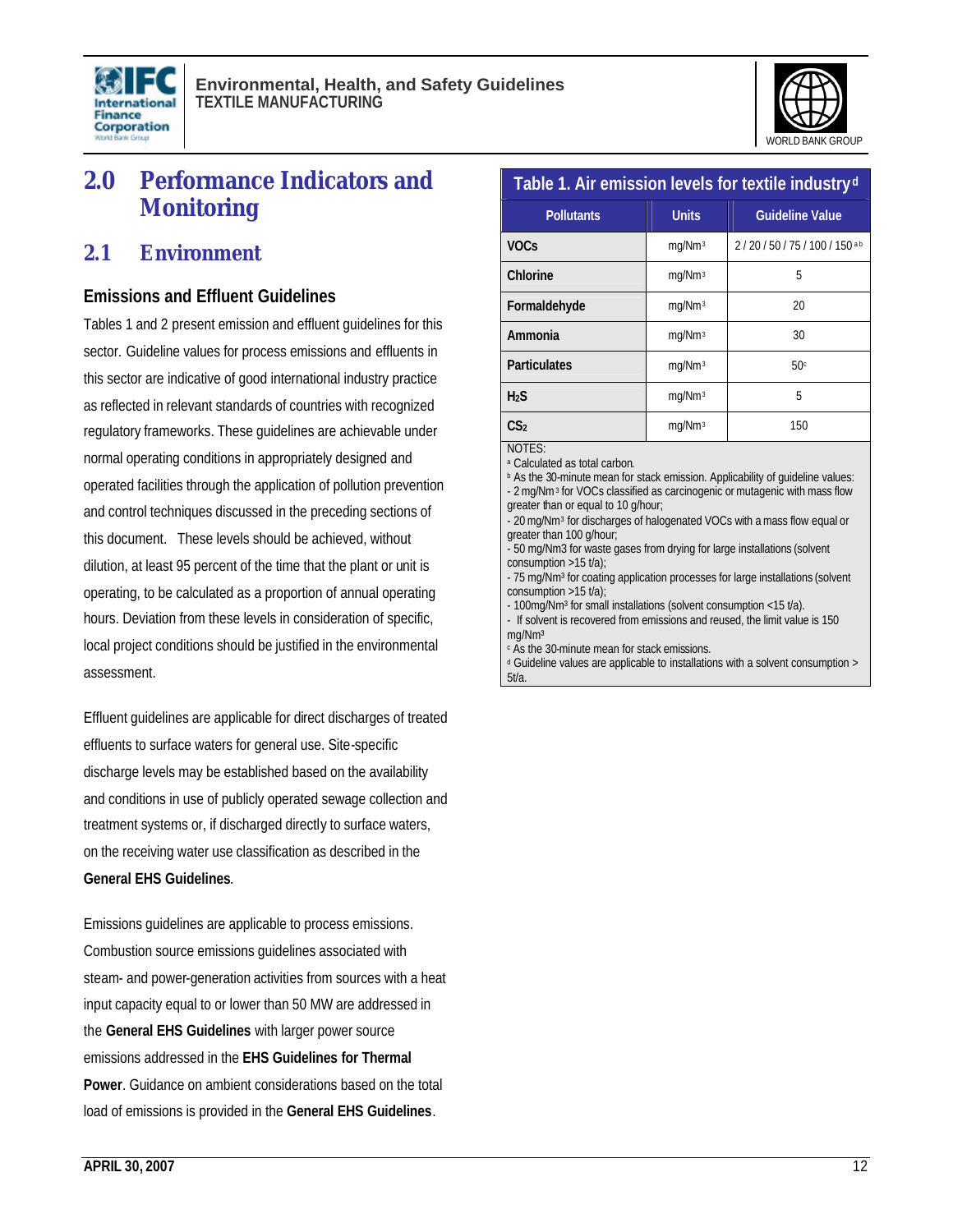



| Table 2. Effluent levels for the textile industry a                                |              |                                                           |  |
|------------------------------------------------------------------------------------|--------------|-----------------------------------------------------------|--|
| <b>Pollutants</b>                                                                  | <b>Units</b> | <b>Guideline Value</b>                                    |  |
| pH                                                                                 |              | $6 - 9$                                                   |  |
| <b>BOD</b>                                                                         | mg/L         | 30                                                        |  |
| COD                                                                                | mq/L         | 160                                                       |  |
| <b>AOX</b>                                                                         | mg/L         | 1                                                         |  |
| <b>TSS</b>                                                                         | mg/L         | 50                                                        |  |
| <b>Oil and Grease</b>                                                              | mg/L         | 10                                                        |  |
| <b>Pesticides</b>                                                                  | mq/L         | $0.05 - 0.10$ <sup>b</sup>                                |  |
| Cadmium                                                                            | mq/L         | 0.02                                                      |  |
| Chromium (total)                                                                   | mg/L         | 0.5                                                       |  |
| Chromium (hexavalent)                                                              | mg/L         | 0.1                                                       |  |
| Cobalt                                                                             | mg/L         | 0.5                                                       |  |
| Copper                                                                             | mg/L         | 0.5                                                       |  |
| <b>Nickel</b>                                                                      | mq/L         | 0.5                                                       |  |
| Zinc                                                                               | mg/L         | $\overline{2}$                                            |  |
| Phenol                                                                             | mg/L         | 0.5                                                       |  |
| <b>Sulfide</b>                                                                     | mg/L         | 1                                                         |  |
| <b>Total Phosphorous</b>                                                           | mg/L         | 2                                                         |  |
| Ammonia                                                                            | mq/L         | 10                                                        |  |
| <b>Total Nitrogen</b>                                                              | mg/L         | 10                                                        |  |
| Color                                                                              | $m-1$        | 7 (436 nm, yellow)<br>5 (525 nm, red)<br>3 (620 nm, blue) |  |
| <b>Toxicity to Fish Eggs</b>                                                       | T.U. 96h     | 2                                                         |  |
| Temperature increase                                                               | $^{\circ}C$  | $<$ 3                                                     |  |
| Coliform bacteria                                                                  | MPN/100ml    | 400                                                       |  |
| a At the edge of a scientifically established miving zone which takes into account |              |                                                           |  |

#### <sup>a</sup> At the edge of a scientifically established mixing zone which takes into account ambient water quality, receiving water use, potential receptors and assimilative capacity

b 0.05 mg/L for total pesticides (organophosphorous pesticides excluded); 0.10 mg/l for organophosphorous pesticides.

## **Resource Use**

Tables 3 and 4 provide examples of industry-specific indicators for resource and energy consumption and waste generation. These benchmark values are provided for comparative purposes only, and individual projects should target continual improvement in these areas.

#### **Table 3. Resource and energy consumption <sup>a</sup> Process Electrical Energy (kWh/kg) Thermal Energy (MJ/kg) Water Consumption (l / kg) Wool Scouring** 0.3 3.5 2–6 **Yarn Finishing** – – – – – 70–120 **Yarn Dyeing** 0.8–11 13–16 15–30 (dyeing)

|                                                                            | $0.8 - 1.1$ | $13 - 16$       | 15–30 (dyeing)<br>30-50 (rinsing)   |  |
|----------------------------------------------------------------------------|-------------|-----------------|-------------------------------------|--|
| Loose Fiber<br><b>Dyeing</b>                                               | $0.1 - 0.4$ | $4 - 14$        | $4-15$ (dyeing)<br>$4-20$ (rinsing) |  |
| <b>Knitted Fabric</b><br><b>Finishing</b>                                  | $1 - 6$     | $10-60^{(2)}$   | 70-120                              |  |
| <b>Woven Fabric</b><br><b>Finishing</b>                                    | $0.5 - 1.5$ | $30 - 70^{(3)}$ | $50 - 100$                          |  |
| <b>Dyed Woven</b><br><b>Fabric Finishing</b>                               |             |                 | <200                                |  |
| a European Commission (2003b). The data of "industry benchmarks" originate |             |                 |                                     |  |

from only a limited number of installations.

**b** The higher value is for mills also having spinning and coning sections.

c The higher value is for mills also having spinning, twisting, and coning sections.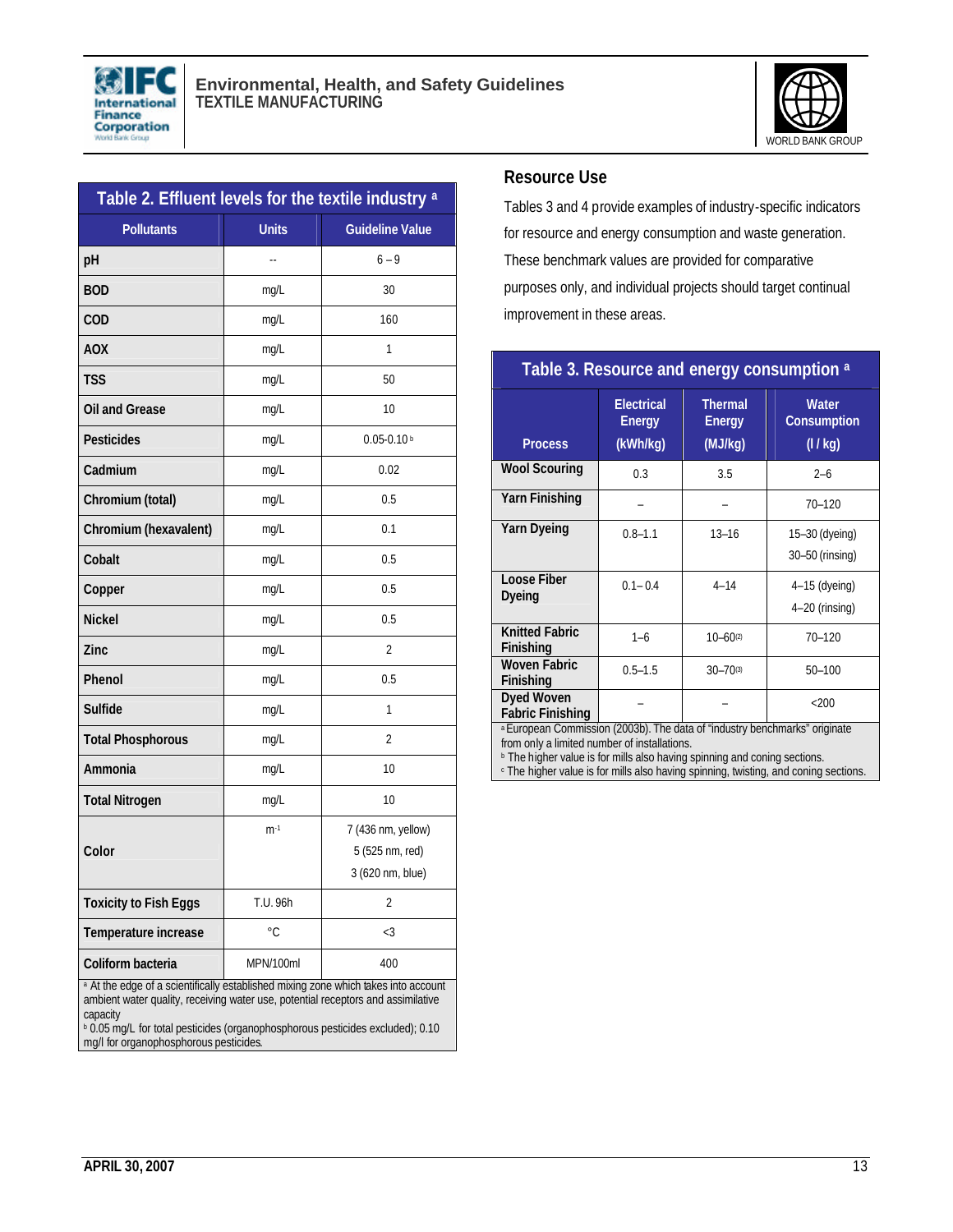



| Table 4. Waste generation. <sup>a</sup>                                                                           |                                         |                           |  |
|-------------------------------------------------------------------------------------------------------------------|-----------------------------------------|---------------------------|--|
| Outputs per unit of<br>product                                                                                    | <b>Unit</b>                             | <b>Industry Benchmark</b> |  |
| Wastewater<br><b>Wool Scouring</b>                                                                                | l/kg                                    | $2 - 6$ b                 |  |
| Wastewater<br>Yarn Finishing<br>Wool                                                                              | l/kg                                    | $35 - 45$                 |  |
| Wastewater<br>Yarn Finishing<br>Cotton                                                                            | l/kg                                    | 100-120                   |  |
| Wastewater<br>Yarn Finishing<br><b>Synthetic Fiber</b>                                                            | l/kg                                    | $65 - 85$                 |  |
| Wastewater<br><b>Knitted Fabric Finishing</b><br>Wool                                                             | l/kg                                    | $60 - 70$                 |  |
| Wastewater<br><b>Knitted Fabric Finishing</b><br>Cotton                                                           | l/kg                                    | 60-135                    |  |
| Wastewater<br><b>Knitted Fabric Finishing</b><br><b>Synthetic Fiber</b>                                           | l/kg                                    | $35 - 80$                 |  |
| Wastewater<br><b>Woven Fabric Finishing</b><br>Wool                                                               | l/kg                                    | 70-140                    |  |
| Wastewater<br><b>Woven Fabric Finishing</b><br>Cotton                                                             | l/kg                                    | $50 - 70$                 |  |
| Wastewater<br>Woven Fabric Finishing +<br>Print<br>Cotton                                                         | l/kg                                    | $150 - 80$                |  |
| Wastewater<br><b>Woven Fabrics Finishing</b><br><b>Synthetic Fiber</b>                                            | l/kg                                    | 100-180                   |  |
| Sludge<br>from Wastewater<br><b>Treatment</b>                                                                     | kg/m <sup>3</sup> treated<br>wastewater | $1-5c$                    |  |
| <sup>a</sup> European Commission (2002b).<br>$0.2$ Alliants<br>col for modium and large mille (15000 topelyear of |                                         |                           |  |

-4 l/kg of greasy wool for medium and large mills (15000 tons/year of greasy wool) and 6 l/kg for small mills.

<sup>c</sup> Volume of sludge produced after dewatering 1–5 kg/m3 of treated wastewater.

## **Environmental Monitoring**

Environmental monitoring programs for this sector should be implemented to address all activities that have been identified to have potentially significant impacts on the environment, during both normal operations and unsettled conditions. Environmental monitoring activities should be based on direct or indirect indicators of emissions, effluents, and resource use applicable to the particular project.

Monitoring frequency should be sufficient to provide representative data for the parameter being monitored. Monitoring should be conducted by trained individuals following monitoring and record-keeping procedures and using properly calibrated and maintained equipment. Monitoring data should be analyzed and reviewed at regular intervals and compared with the operating standards so that any necessary corrective actions can be taken. Additional guidance on applicable sampling and analytical methods for emissions and effluents is provided in the **General EHS Guidelines**.

## **2.2 Occupational Health and Safety**

## **Occupational Health and Safety Guidelines**

Occupational health and safety performance should be evaluated against internationally published exposure guidelines, of which examples include the Threshold Limit Value (TLV®) occupational exposure guidelines and Biological Exposure Indices (BEIs®) published by American Conference of Governmental Industrial Hygienists (ACGIH),<sup>10</sup> the Pocket Guide to Chemical Hazards published by the United States National Institute for Occupational Health and Safety (NIOSH),<sup>11</sup> Permissible Exposure Limits (PELs) published by the Occupational Safety and Health Administration of the United

 $\overline{a}$ 10 Available at: http://www.acqih.org/TLV/ and http://www.acgih.org/store/

<sup>11</sup> Available at: http://www.cdc.gov/niosh/npg/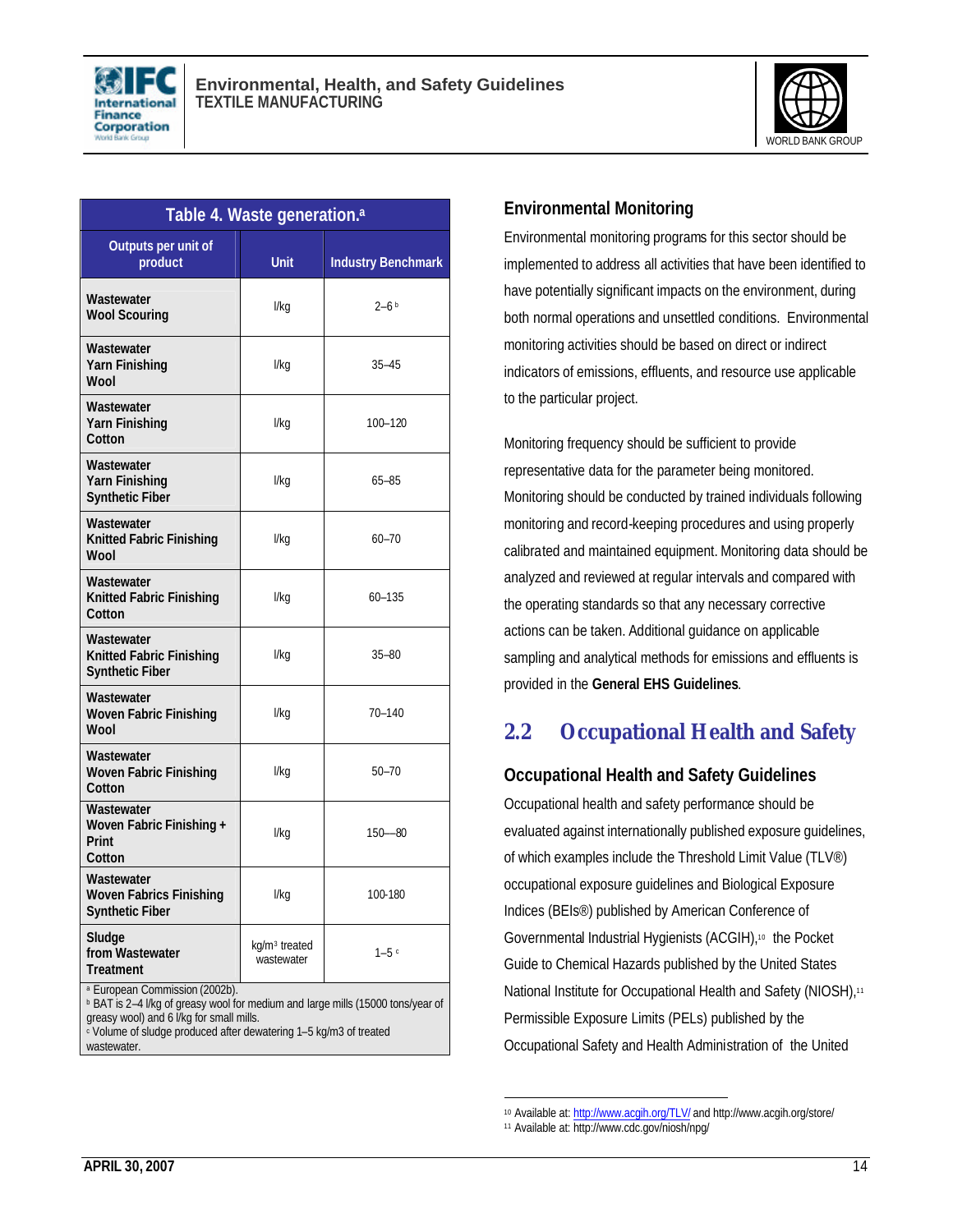



States (OSHA),<sup>12</sup> Indicative Occupational Exposure Limit Values published by European Union member states,<sup>13</sup> or other similar sources.

## **Accident and Fatality Rates**

Projects should try to reduce the number of accidents among project workers (whether directly employed or subcontracted) to a rate of zero, especially accidents that could result in lost work time, different levels of disability, or even fatalities. Facility rates may be benchmarked against the performance of facilities in this sector in developed countries through consultation with published sources (e.g. US Bureau of Labor Statistics and UK Health and Safety Executive)<sup>14</sup>.

## **Occupational Health and Safety Monitoring**

The working environment should be monitored for occupational hazards relevant to the specific project. Monitoring should be designed and implemented by accredited professionals as part of an occupational health and safety monitoring program. Facilities should also maintain a record of occupational accidents and diseases and of dangerous occurrences and accidents.15 Additional guidance on occupational health and safety monitoring programs is provided in the **General EHS Guidelines.**

<sup>12</sup> Available at:

http://www.osha.gov/pls/oshaweb/owadisp.show\_document?p\_table=STANDAR DS&p\_id=9992

<sup>13</sup> Available at: http://europe.osha.eu.int/good\_practice/risks/ds/oel/

<sup>14</sup> Available at: http://www.bls.gov/iif/ and

http://www.hse.gov.uk/statistics/index.htm

<sup>15</sup> Accredited professionals may include certified industrial hygienists, registered

occupational hygienists, certified safety professionals, or their equivalent.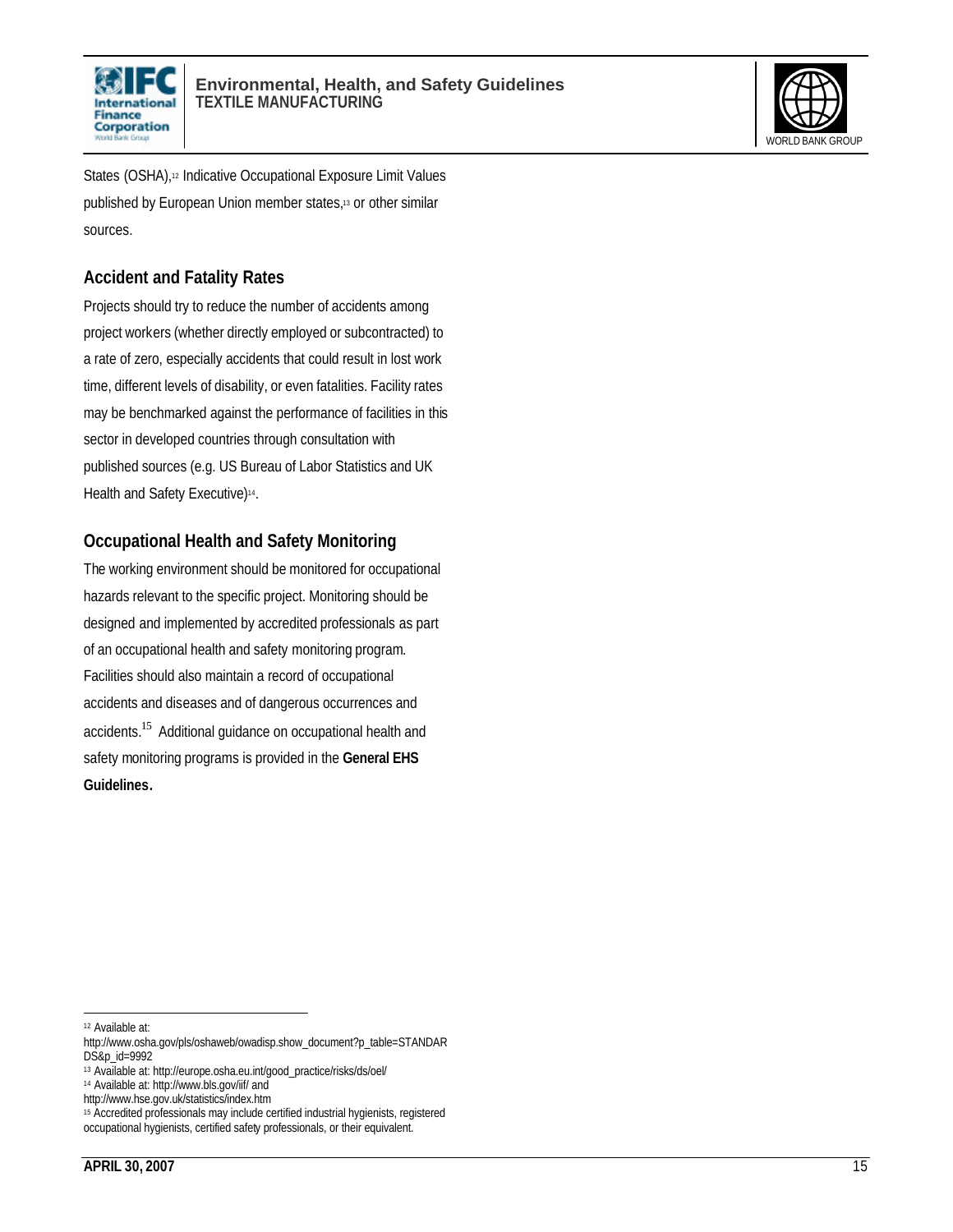



## **3.0 References and Additional Sources**

Denton, M. J., and P. N. Daniels. 2002. Textile Terms and Definitions. Cambridge: Woodhead Publishing Ltd.

Environment Australia. 1999. National Pollutant Inventory: Emission Estimation Technique Manual for Textile and Clothing Industry. Canberra, Australia.

European Commission. 2002. Decision 2002/371/EC of 15 May 2002 Establishing the Ecological Criteria for the Award of the Community Eco-label to Textile Products and Amending Decision 1999/178/EC. Brussels, Belgium.

European Commission. 2003a. Integrated Pollution Prevention and Control (IPPC), Reference Document on Best Available Techniques for Common Waste Water and Waste Gas Treatment and Management Systems in the Chemical Sector. Seville, Spain

European Commission. 2003b. Integrated Pollution Prevention and Control (IPPC), Reference Document on Best Available Techniques for the Textile Industry. Seville, Spain.

European Union. 1999. Council Directive 1999/13/EC of 11 March 1999 on the Limitation of Emissions of Volatile Organic Compounds due to the Use of Organic Solvents in Certain Activities and Installations. Brussels, Belgium.

European Union. 2002.Council Directive 2002/61/EC of 19 July 2002 Amending for the Nineteenth Time Council Directive 76/769/EEC Relating to Restriction on the Marketing and Use of Certain Dangerous Substances and Preparations (Azocolourants). Brussels, Belgium.

German Federal Government. 2002. First General Administrative Regulation Pertaining to the Federal Emission Control Act (Technical Instructions on Air Quality Control—TA Luft). Berlin, Germany.

German Federal Ministry for the Environment, Nature Conservation and Nuclear Safety. 2004. Promulgation of the New Version of the Ordinance on Requirements for the Discharge of Waste Water into Waters (Waste Water Ordinance—AbwV) of 17 June 2004. Berlin, Germany.

Helsinki Commission. 2002. Reduction of Discharges and Emissions from Production of Textiles. Recommendation 23/12. Helsinki, Finland.

Japan International Center for Occupational Safety and Health. 2001–2002. Accident Frequency Rates and Severity Rates by Industry (2001–2002). Tokyo, Japan.

North Ireland Department of the Environment. 2004. Textile and Fabric Coating and Finishing. Process Guidance Note NIPG 6/8 (Version 2). Belfast, Northern Ireland, U.K.

Oeko-Tex Association, International Association for Research and Testing in the Field of Textile Ecology. 2006a. Oeko-Tex Standard 100. Available at http://www.oeko-tex.com/en/main.html

Oeko-Tex Association, International Association for Research and Testing in the Field of Textile Ecology. 2006b. Oeko-Tex Standard 200. Available at http://www.oeko-tex.com/en/main.html

Oeko-Tex Association, International Association for Research and Testing in the

Field of Textile Ecology. 2006c. Oeko-Tex Standard 1000. Available at http://www.oeko-tex.com/en/main.html

Organization for Economic Co-operation and Development (OECD). 2004. Emission Scenario Document on Textile Finishing Industry. OECD Series on Emission Scenario Documents, Number 7. Doc. ENV/JM/MONO(2004)12. Paris, France.

Oslo and Paris Conventions for the Prevention of Marine Pollution, Joint Meeting. 1997. PARCOM Recommendation 97/1 Concerning Reference Values for Effluent Discharges from Wet Processes in the Textile Processing Industry. Brussels, Belgium

Republic of Italy. 1999. Decreto Legislativo 11 Maggio 1999. No. 152. Disposizioni sulla Tutela delle Acque dall'Inquinamento e Recepimento della Direttiva 91/271/CEE Concernente il Trattamento delle Acque Reflue Urbane e della Direttiva 91/676/CEE Relativa alla Protezione delle Acque dall'Inquinamento Provocato dai Nitrati Provenienti da Fonti Agricole. Gazzetta Ufficiale della Repubblica Italiana, No. 124. Rome, Italy.

Republic of Italy. 2006. Decreto Legislativo 3 Aprile 2006, No. 152. Norme in Materia Ambientale. Gazzetta Ufficiale della Repubblica Italiana, No. 96/L. Rome, Italy.

State Government of Victoria, Environmental Protection Authority. 1998. Environmental Guidelines for the Textile Dyeing and Finishing Industry. Melbourne, Australia.

U.K. Environmental Agency. Scottish Environmental Protection Agency. Environmental and Heritage Service. 2002. Guidance for the Textile Sector. Sector Guidance Note IPPC S6.05. London, U.K.

United Kingdom. Health and Safety Commission. 2005. Workplace Exposure Limits. Table 1: List of Approved Workplace Exposure Limits. EH40/2005. London, U.K.

U.S. Department of Health and Human Services (DHHS). National Institute for Occupational Safety and Health. 1988. Occupational Safety and Health Guideline for Cotton Dust. Washington, DC: U.S. DHHS.

U.S. Environmental Protection Agency. Office of Compliance. 1997. Sector Notebook Project. Profile of the Textile Industry. EPA/310-R-97-009. Washington, DC: U.S. EPA..

U.S. Environmental Protection Agency (EPA). 2000. Emergency Planning and Community Right-To-Know Act. Section 313, Reporting Guidance for the Textile Processing Industry. EPA 745-B-00-008. Washington, DC: U.S. EPA.

U.S. Environmental Protection Agency. 40 CFR Part 410. Protection of Environment—Textile Mills Point Source Category. Washington, DC: U.S. EPA.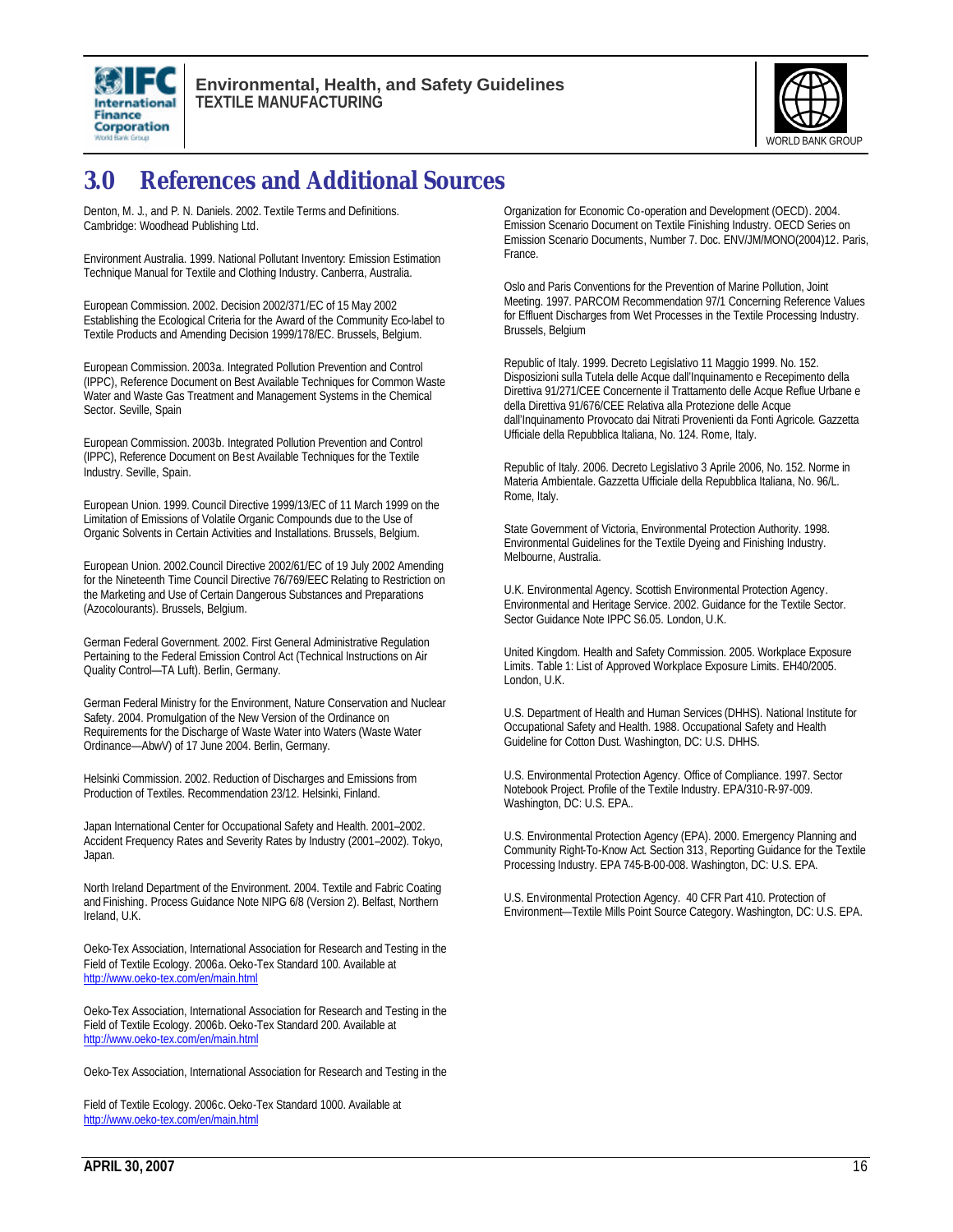



## **Annex A: General Description of Industry Activities**

The textile industry includes the production of yarn, fabric, and finished goods. Textile manufacturers receive and prepare raw fibers; transform fibers into yarn, thread, or webbing; convert the yarn into fabric; and dye, finish, and assemble these materials at various stages of production. Raw materials used in textile manufacturing include natural fibers (organic or inorganic), chemical and manufactured fibers, chemicals, water and energy. (See Table A-1).<sup>16</sup>

| Table A.1. Textile Fibers           |                                              |                       |                                                                                        |  |  |
|-------------------------------------|----------------------------------------------|-----------------------|----------------------------------------------------------------------------------------|--|--|
| <b>Categories / Sub- Categories</b> | <b>Examples</b>                              |                       |                                                                                        |  |  |
| <b>Natural Fibers</b>               | Organic                                      | Vegetable Fibers      | Cotton<br>Flax, Hemp<br>Jute, Sisal, Broom                                             |  |  |
|                                     |                                              | <b>Animal Fibers</b>  | <b>Wools</b><br>Silk                                                                   |  |  |
|                                     | Inorganic                                    | <b>Mineral Fibers</b> | <b>Basalt</b><br>Asbestos                                                              |  |  |
| Man-made<br><b>Fibers</b>           | Organic Regenerated Natural<br><b>Fibers</b> |                       | Regenerated cellulose<br>Viscose<br>Cupro<br>Cellulose acetate<br>Cellulose triacetate |  |  |
|                                     | Organic Synthetic Polymers                   |                       | Polyamide<br>Polyester<br>Polyolefins<br>Polyacrilic                                   |  |  |
|                                     | Inorganic Fibers                             |                       | Glass<br>Carbon                                                                        |  |  |

## **Fiber Manufacturing / Preparation**

The textile industry uses two general categories of fibers, namely natural and manmade**.** Natural fibers, known as staple fibers when harvested, include vegetable and animal fibers (e.g. cotton, silk, and wool). Before these fibers can be spun into yarn, a series of preparation phases, including ginning, opening, blending, scouring, carding, combing, and drafting are

undertaken. Natural mineral fibers including basalt fibers (both continuous filaments and staple fibers) and asbestos (a staple fiber) are known. Manmade fibers include synthetic organic materials from the petrochemical industry (e.g. polyamides, polyesters, polyolefins, and polyacrylic fibers), and regenerated natural organic fibers, including regenerated cellulose (viscose and cupro form), cellulose acetate, and triacetate manufactured from wood fibers. Manmade fibers may be processed into filament yarn or staple-length fibers to facilitate spinning. Manmade inorganic fibers include glass and carbon fibers, which are continuous filaments and staple fibers. The staple fibers of both of these materials are used in felts and composite. The continuous filament of glass is processed by spinning, twisting, and sizing. The continuous filaments of carbon are produced by pyrolisis.

## **Yarn Manufacturing**

Staple (including natural, regenerated natural, and manmade) fibers are transformed into yarn through grouping and twisting operations. Other fibers are processed using spinning operations. Yarn manufacturing typically includes the following operations:

- Vegetable fibers: ginning, fiber blend, carding, combing, spinning (that is, ring and open end), and twisting
- Animal fibers: scouring, fiber blend, carding, combing, spinning (ring), and twisting
- Mineral fibers: spinning, twisting, and sizing
- Regenerated natural fibers: carding, combing, spinning (ring), and twisting
- Manmade fibers: carding, combing, spinning (ring or open end), and twisting

Continuous filament yarn may be used directly or after the following operations:

 $\overline{a}$ <sup>16</sup> Specific terms and definition used in textile manufacturing can be found in Textile Terms and Definitions 11th Edition, 2002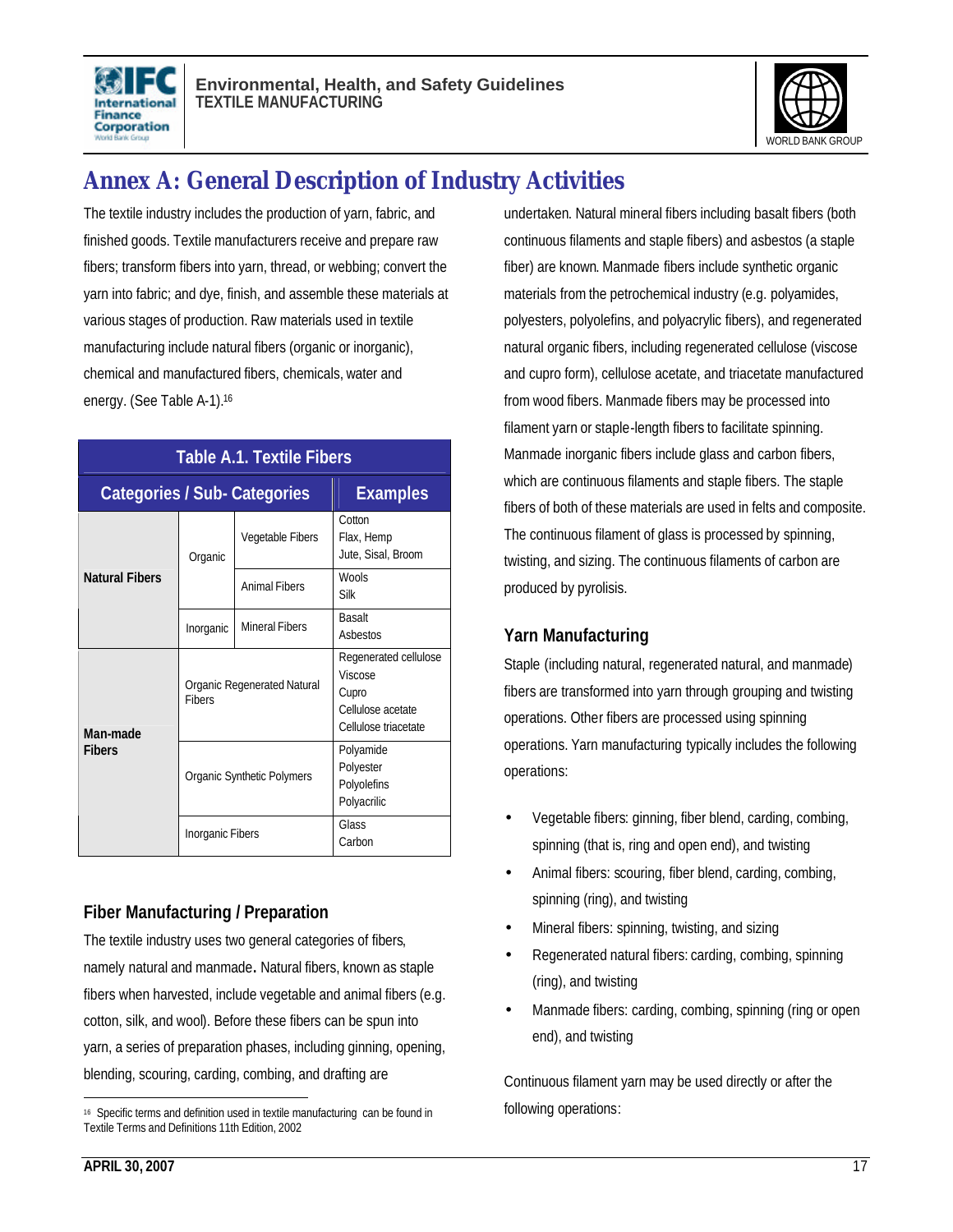



- Natural fibers (for example, silk): twisting
- Regenerated natural fibers: spinning and twisting
- Manmade fibers: spinning, twisting, and texturizing
- Inorganic fibers: spinning (glass) or pyrolisis (carbon), twisting, and sizing

## **Fabric Production**

## *Winding*

Winding involves transferring yarn from one type of package to another to facilitate subsequent processing. Precision winders are used primarily for filament yarn and produce packages with a diamond-patterned wind. Drum winders are used mainly for spun yarns.

## *Warping*

Warping involves winding a portion of the total number of ends of a warp in full width onto a back beam.

## *Section Warping*

Section warping is a machine method of preparing a warp on a beam. The process involves winding a warp in sections on a reel and beaming off the complete warp from the reel onto a warp beam.

## *Beaming*

Beaming is an activity during warp-making in which ends, withdrawn from a warping creel, are wound onto a beam to a length that is a multiple of the loom warp length. Several similar beams (known as a set of back beams) provide the total number of ends required in the woven warps. Beaming is usually implemented for bulk production of grey warp. Direct beaming is a specific single-stage method.

## *Sizing*

Sizing involves applying sizing compounds to warp yarn to bind the surface fiber together and protect the yarn against abrasion

during weaving. The primary sizing compounds include starch, gelatin, oil, wax, and manufactured polymers (such as polyvinyl alcohol, polystyrene, polyacrylic acid, and polyacetates).

The beam-to-beam sizing method transfers a warp from a warp beam to a loom beam. The sized warp is dried by hot air or by

contact with steam-heated cylinders during its transfer to the loom beam.

## **Fabric Manufacture**

The most important methods for fabric manufacture are weaving and knitting. Weaving is done using looms (any set of devices permitting a warp to be tensioned and a shed to be formed with the aid of heddles). There are many kinds of looms including shuttle, projectile, rapier, and fluid jet. The shuttle loom uses a weft insertion device that propels the filling yarn across (over and under) the warp yarns. The projectile loom uses a projectile that conveys the weft through the shed and leaves a trail of yarn behind it. The rapier-type loom conveys a weft yarn from a stationary package through the shed. Rapier looms are simpler and more versatile than dummy-shuttle looms, however their weaving speed is slower. The two types of fluid-jet looms are air jet and water jet.

Knitting is a method of converting yarn into fabric by intermeshing loops, which are formed with the help of needles. Two weft-knitting technologies are used including flat bed (used for heavier gauge material) and circular. Warp-knitting technologies include chain (e.g. lace, light tricot), raschel (e.g. lace, velvet, technical fabrics), and crochet (e.g. technical fabrics).

Tufting is a process used to make carpets. Non-woven fabrics are produced using mechanical-bonding, water-bonding, and air-bonding machines. Braiding is an interlacing technology in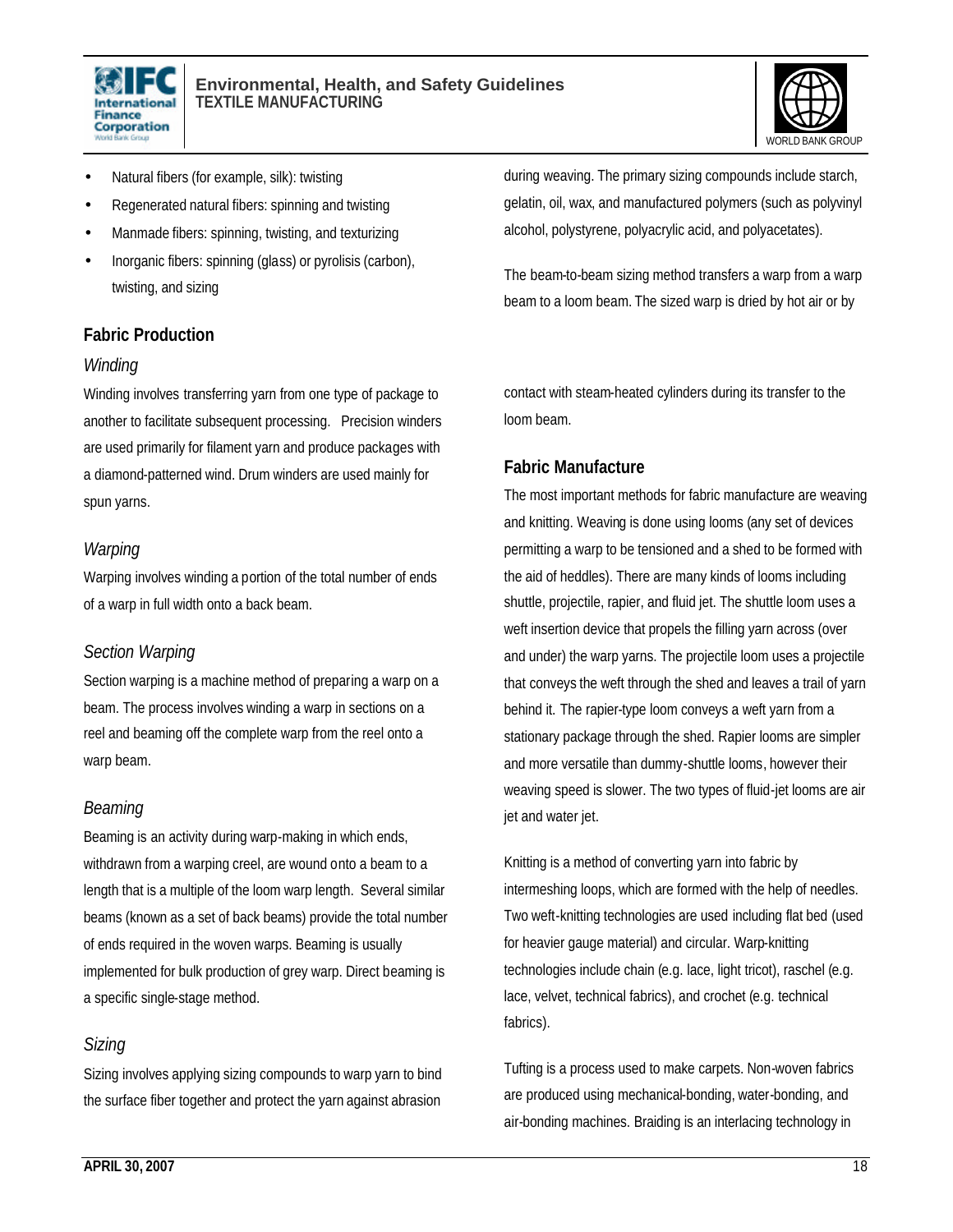



which two sets of continuous fibers are interwoven symmetrically around an axis.

## **Finishing Processes**

Woven and knit fabrics are not normally processed into apparel or other finished goods until the undyed and unfinished fabrics, known as gray (woven) or greige (knit) fabrics, have passed through several water-intensive wet-processing stages. These processes convert them into finished fabrics, enhancing their appearance, durability, and serviceability. Wet processing or finishing processes include the main processes of fabric preparation, namely dyeing, printing, and other specific treatments. These phases treat fabrics with chemical and liquor baths and often require several washing, rinsing, and drying steps.

## *Preparation*

Preparation (also known as pretreatment) of dyed, printed, or finished fabrics consists of a series of treatment and rinsing steps, which are critical for the results in subsequent textile finishing processes. Mills are used to remove natural impurities or processing chemicals that may interfere with dyeing, printing, and finishing. Typical preparation treatments include desizing, scouring, and bleaching, as well as other processes (e.g. gassing or singeing and mercerizing) designed to chemically or physically alter the fabric. Some pollutants generated during this phase may result from the removal of previously applied processing chemicals and agricultural residues. Wastewater may include metals, organics, and phosphorus contained in the surfactants and detergents.

## *Desizing*

Desizing is the preparation step used to remove size materials applied before weaving. As manmade fibers are generally sized with water-soluble sizes, removal is usually done by hot water wash or in the scouring process. Natural fibers are most often

sized with water-insoluble starches or mixtures of starch and other materials. Desizing is often conducted through the use of enzymes capable of breaking starches into water soluble sugars. Sugars are then removed by washing before fabric scouring.

## *Gassing or Singeing*

Gassing or singeing involves passing protruding fibers from yarn or fabric over a flame or heated copper plates to burn them off..

## *Spinning*

Spinning involves creating yarn from raw fiber material. Compact or condensed spinning is a modification of the ringspinning process, which allows lower fiber waste production, greater exploitation of fiber tenacity, enhanced appearance, and lower hair content of spun yarn.

## *Mercerizing*

Mercerizing consists of the treatment of cellulosic textile fibers (both yarn and fabric) with a concentrated solution of caustic alkalis. The treatment allows fibers to swell and increases the strength and dye affinity of the materials. An alternative process uses liquid ammonia treatment produces some of the effects of mercerization.

## *Bleaching*

Bleaching is a process to improve the whiteness of textile material, commonly using chlorine-based bleaches (sodium hypochlorite and sodium chlorite) or hydrogen peroxide. Peracetic acid bleaching is sometimes used for synthetic fibers that cannot be bleached using hydrogen peroxide (e.g. polyamide).

## *Dyeing*

Dyeing is the application and fixing of a dye to a substrate. The textile industry uses several dyeing techniques (e.g. yarn package dyeing, piece dyeing, spray dyeing, top [stock] and